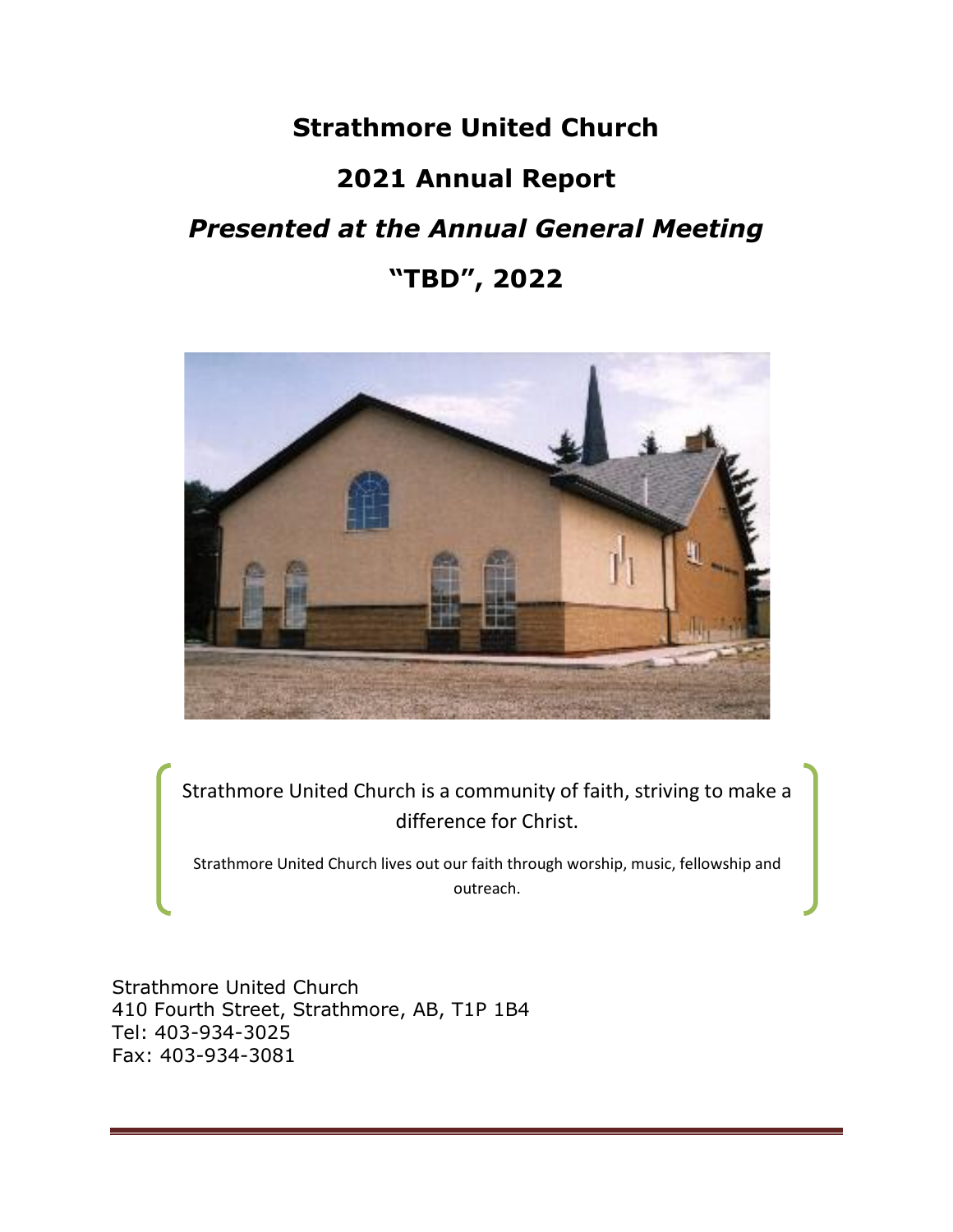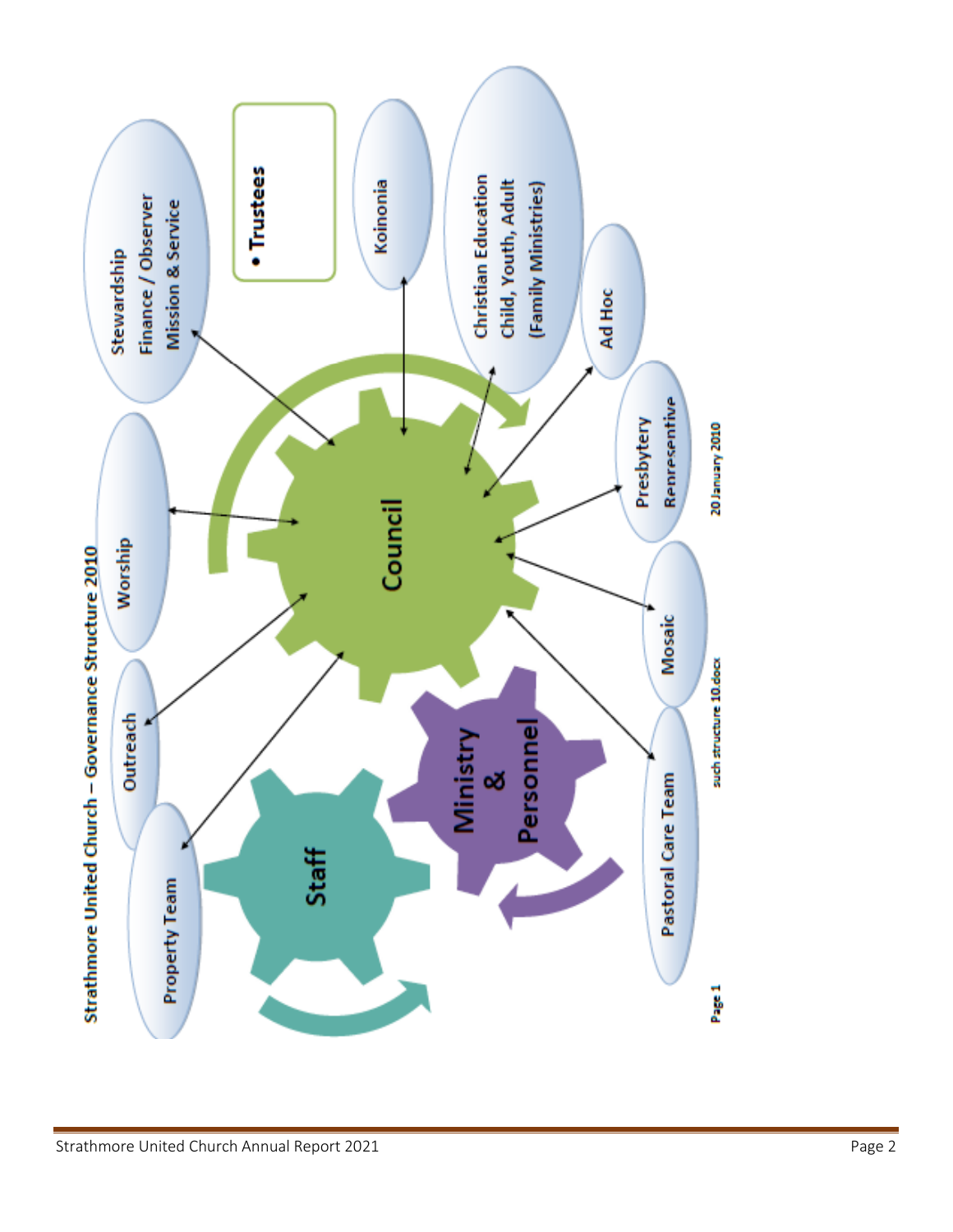# <span id="page-2-0"></span>**Proposed Agenda**

- 1. Lunch
- 2. Call to order
- 3. Opening prayer
- 4. Recognizing members & friends deceased in 2021
- 5. Nominate AGM Chair & Recording Secretary
- 6. Motion to extend voting privileges to adherents for temporal matters only
- 7. Approval of Agenda
- 8. Approval of 2021 AGM minutes
- 9. Business Arising

a.

- 10. Receive Reports
- 11. Finance
	- a. Receive Auditors Report (2020)
		- b. Receive 2021 Financial Report
		- c. Receive proposed 2022 Budgets
- 12. New Business:
	- a.
	- b.
- 13. Proposals and motions for 2022
	- a. Nominations
		- b.
- 14. Motion to adjourn
- 15. Closing prayer and hymn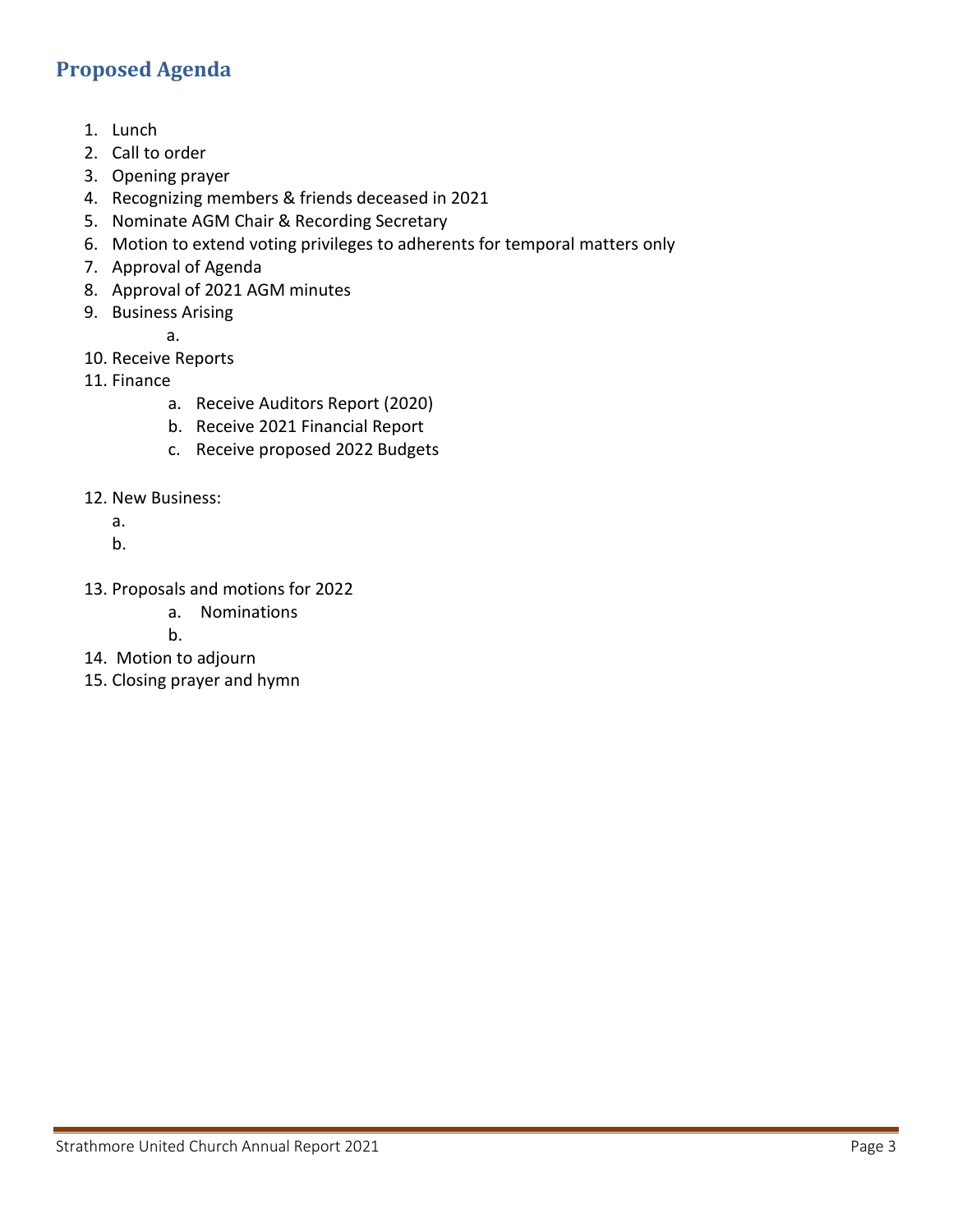# <span id="page-3-0"></span>**Strathmore United Church AGM Minutes – February 2, 2020**

- 1. Pot Luck Lunch Opened with Johnny Appleseed Prayer.
- 2. The meeting was called to order at 12:30 p.m.

Robert Wahl, Arlene Wahl, Doug Lewis, Jennette Lewis, Brad Ludlam, Gene Stuiksma, Elizabeth Stuiksma, Anne Godsman, Susan Biskup, Lynne Fair, Alice Bramley, Wanda Hartell, Ruth Radway, John Godsman, Peggy McLean, Janet Bolinger, Laura Bakken, John Sanden, Allison Sanden, Pam Donovan, Eileen McMorris, Edna Nixon, Winnie Koltusky, Violet Hauck, Betty Hilton, Henry Derksen, Linda Derksen, Karen Wilkie, Donalda Ledene, Rev Pamela Scott, Donald Janzen, Laura Janzen, MargueriteWatson, Charles Watson, Russ Drummond, Linda Stead, Charlotte Watson, Phil Webb.

- 3. Opening Prayer: Rev Pamela Scott led us in prayer.
- 4. Recognized members and friends deceased in 2019.
- 5. Nominate AGM Chair and Recording Secretary: Donalda Ledene moved and Charles Watson 2nded that Phil Webb, be nominated as Chair and Charlotte Watson as Recording Secretary. Carried.
- 6. Arlene Wahl made a Motion to extend voting privileges to adherents for temporal matters only. Carried.
- 7. Approval of the Agenda: Arlene Wahl moved to approve agenda as presented. Carried.
- 8. Approval of 2019 AGM minutes: Russell Drummond moved approval of 2019 Minutes as presented. Carried
- 9. Business Arising:

a: 2019 Annual Meeting – A committee was set up re Manse funds – nothing has been done to date.

10. Reports Submitted**:** Gene Struiksma, moved we receive reports as presented. Carried.

Clergy Report – Page 7, Clerk of Session – Page 8, Ministry and Personnel Report – Page 9, Trustees Report – Page 9, Worship Committee Report – Page 10, Buildings and Property Report – Page 11, Christian Education Report – Page 11, Koinonia Report – Page 11 & 12, Broadview Report – Page 12, Memorial Book Report – Page 13, United Church Archives – Page 13, Pastoral Care Team Report – Page 13, Stewardship Report – Page 14, Guatemala Report – Page 14, Legacy Gifts or Planned Giving – Page 15, Mission and Service Fund – Page 15, Arts on 817 – Page 15 & 16, Envelope Administrator Report – Page 17, Treasurers Report – Page 18-19, Auditors Report – Page 20, Meals to Go – Page 20, Agape Ladies Fellowship Group – Page 21, Quilters Report – Page 21, UCW Annual Report – Page 21 - 23.

11. Financial:

a: Auditors Report – Page 24 - 2018, Report as submitted by Gerry Ledene. Arlene Wahl moved Auditors report as presented, 2nded by John Sanden. Carried.

b: Linda Stead presented the 2019 Financial Report . Karen Wilkie moved as presented, Donald Janzen, 2nded. Carried.

c: 2020 Budget – Linda Stead presented 2020 Budget. Donalda Ledene moved Budget as presented. Laura Janzen, 2nded. Carried.

### 12. New Business :

a: No new business presented.

b: Thank you to Grays for gift in kind for cleaning the parking lot.

### 13. Proposals and Motions for 2018:

a: Nominations: Nominations for 2020 as presented with the addition of Sandy Lukacs to the Building and Property Team. Arlene Wahl moved nominations as presented. Carried.

14: Motion to Adjourn: Elizabeth Struiksma moved to adjourn, 1:20 p.m.. Carried.

15: Closing Prayer: Three Cheers to all by Rev. Pamela Scott.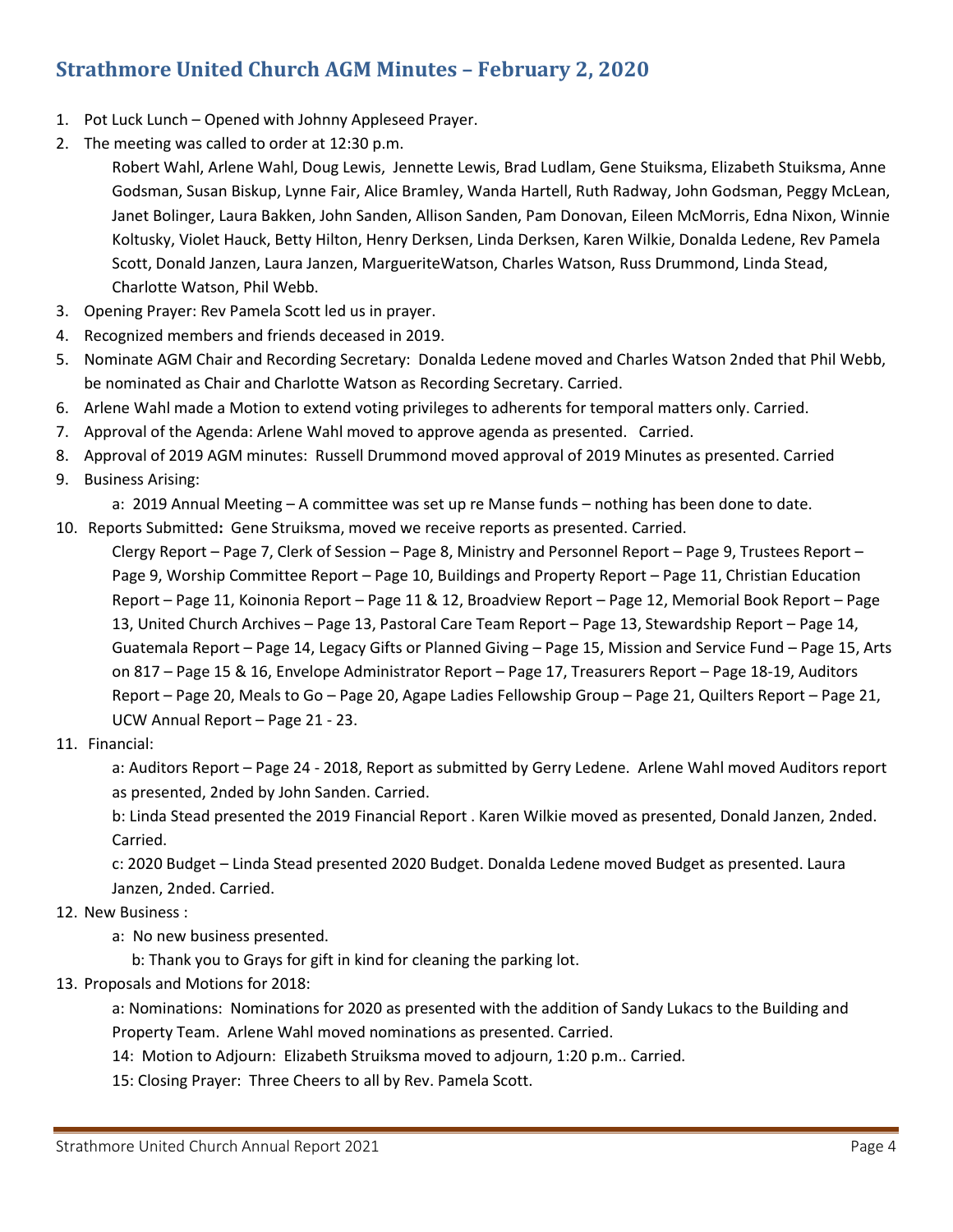# **Table of Contents**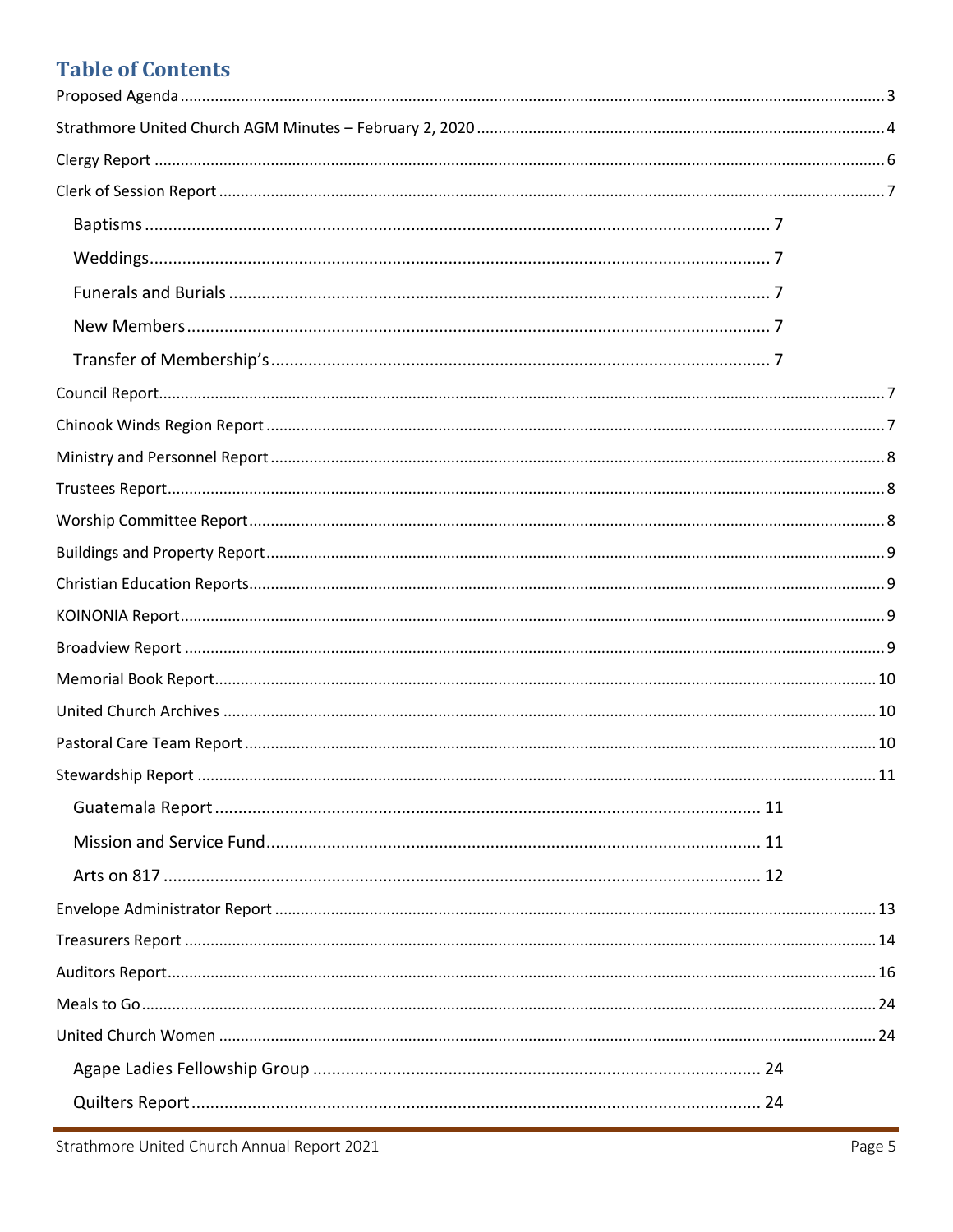# <span id="page-5-0"></span>**Clergy Report**

This year has been like no other. We began the year with fairly strict Covid protocols. The church was not allowed to meet in person, and we were to be working from home.

Karen, Arlene and I were filming four services at a time, and Phil would post them, one week at a time on YouTube. We were using Karen's personal camera, and each service required some editing before posting. Fortunately, the church secured a grant to purchase new camera equipment which made filming the services much easier. Laura joined the filming crew and all was as good as we could manage for not meeting in person.

The various church teams continued to work tirelessly to serve the church and the community at large. The Pastoral Care Team continued to connect with folks via phone and when able, in person, one-on-one. Meals to Go were prepared and delivered. The orders for Shrove Tuesday Sausages poured in and I cooked more sausages than ever before. The Property Team continued to service the building and keep things inspected and in working order.

In September Council decided the benefits outweighed the risks and reopened for in-person services honoring the Covid guidelines. We are able to have one third of fire code capacity, or 50 persons in the building at any given time. This does not change even if we check for vaccine QR codes.

The reopening offers an opportunity that we would not have otherwise experienced. Any institution that has been in operation for a long time carries 'idols' and does things just because they have always done them this particular way. With 'reopening', we can look at where we have been and what we have been doing and discern what it is we might like to leave behind and what we might like to carry forward.

That said, there is a level of exhaustion setting in. The ever-changing Covid protocols and the care required take a toll on energy levels. The shorter days of winter and the extreme weather of late takes a toll on energy levels too. The wise counsel of people who had been through a prior crisis –fire or flood –said to be prepared for a marathon, not a sprint. Our culture lives life in sprints, but this truly is a marathon, one that nobody trained for.

One way to maintain energy while living a marathon is to rest. Rest allows our mind, body, and soul to renew and start with even more strength and focus. Rest is vital for better mental health, increased concentration and memory, a healthier immune system, reduced stress, improved mood and even a better metabolism. Rest will look different for each person. Some will need a quiet space, a book and a cup of tea. Others will take time in prayer. For some, it might mean vigorous physical activity –no brain work. I trust you know yourself well enough to know how best to experience rest. Create opportunities to rest. The bible mentions rest no less than 257 times. Rest so you have the energy and vitality to live life to the fullest.

"By the seventh day God had finished his work. On the seventh day he rested from all his work. God blessed the seventh day. He made it a Holy Day, because on that day he rested from his work, all the creating God had done." Genesis 2:2-3

### Grace and peace, and rest, Rev. Pamela Scott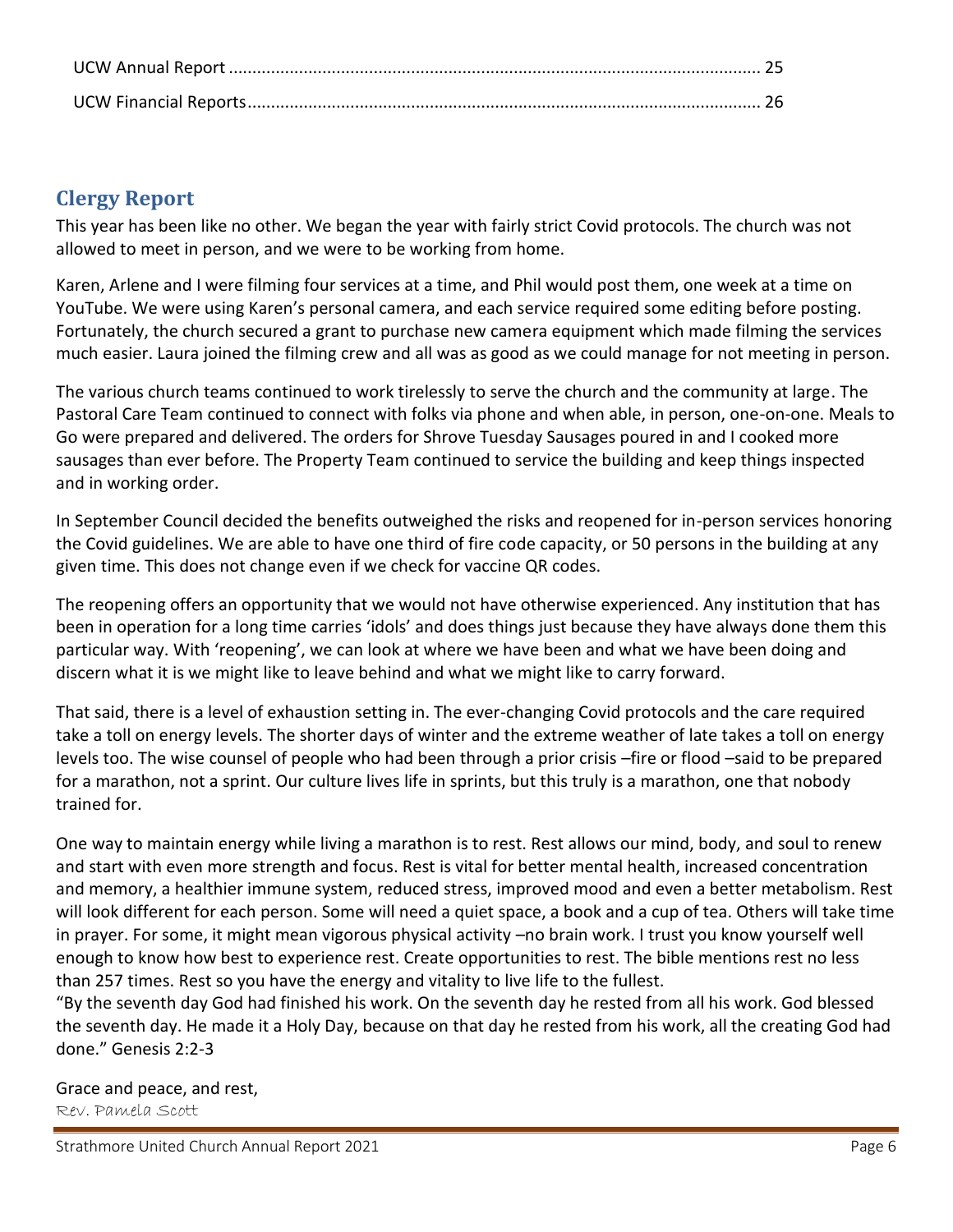# <span id="page-6-0"></span>**Clerk of Session Report**

<span id="page-6-1"></span>**Baptisms**

None

<span id="page-6-2"></span>**Weddings** August 8, 2021 Drew Janzen & Lucy Wang

### <span id="page-6-3"></span>**Funerals and Burials**

January 31, 2021 Robert Davison February 4, 2021 Emerson Howard February 15, 2021 Margaret Eeles February 24, 2021 Diane Gray March 5, 2021 Jean Anne Stephens July 23, 2021 Eldon Peterson September 2, 2021 George Ernest Walker October 18, 2021 Roy Badgley Dec. 24, 2021 John Godsman

<span id="page-6-4"></span>**New Members** 

None

<span id="page-6-5"></span>**Transfer of Membership's**

<span id="page-6-6"></span>None

## **Council Report**

### Message from Council Chair 2021

The last year has been a challenge for both individuals and organizations. The changes to our lives have caused many to re-evaluate much of what we do and how we do it. Strathmore United Church resumed in person services in September, and one of the reasons for doing that was to return to being a community that we find familiar. Even though how we do it is currently changed from what it used to be, it is our sense of community that keeps us strong. Council has been meeting on a regular basis and have tried to make the best decisions for our church. With the help of so many volunteers who have stepped up with phone calls, cards, and maintenance to the property, pastoral care, and ministry, we will continue as a vibrant community well into the future. We as a church finished off 2021 in reasonable financial health and will carry on our good work next year. I would like to thank each person who contributes to our faith family in their own way. I wish Gods' Blessings on you and look forward to another vibrant year. Russ Drummond

Chair of Council

### <span id="page-6-7"></span>**Chinook Winds Region Report**

Donalda L. and Charlie W. are the church Region reps. The past two years the Regions Annual gathering has been held in May and on-line with Pamela attending. 185 people from the region attended. The resolution to become an Affirming Region was held off and will be revisited next year. Due to the pandemic Region staff are all working from home. General Council meets 2022 in July.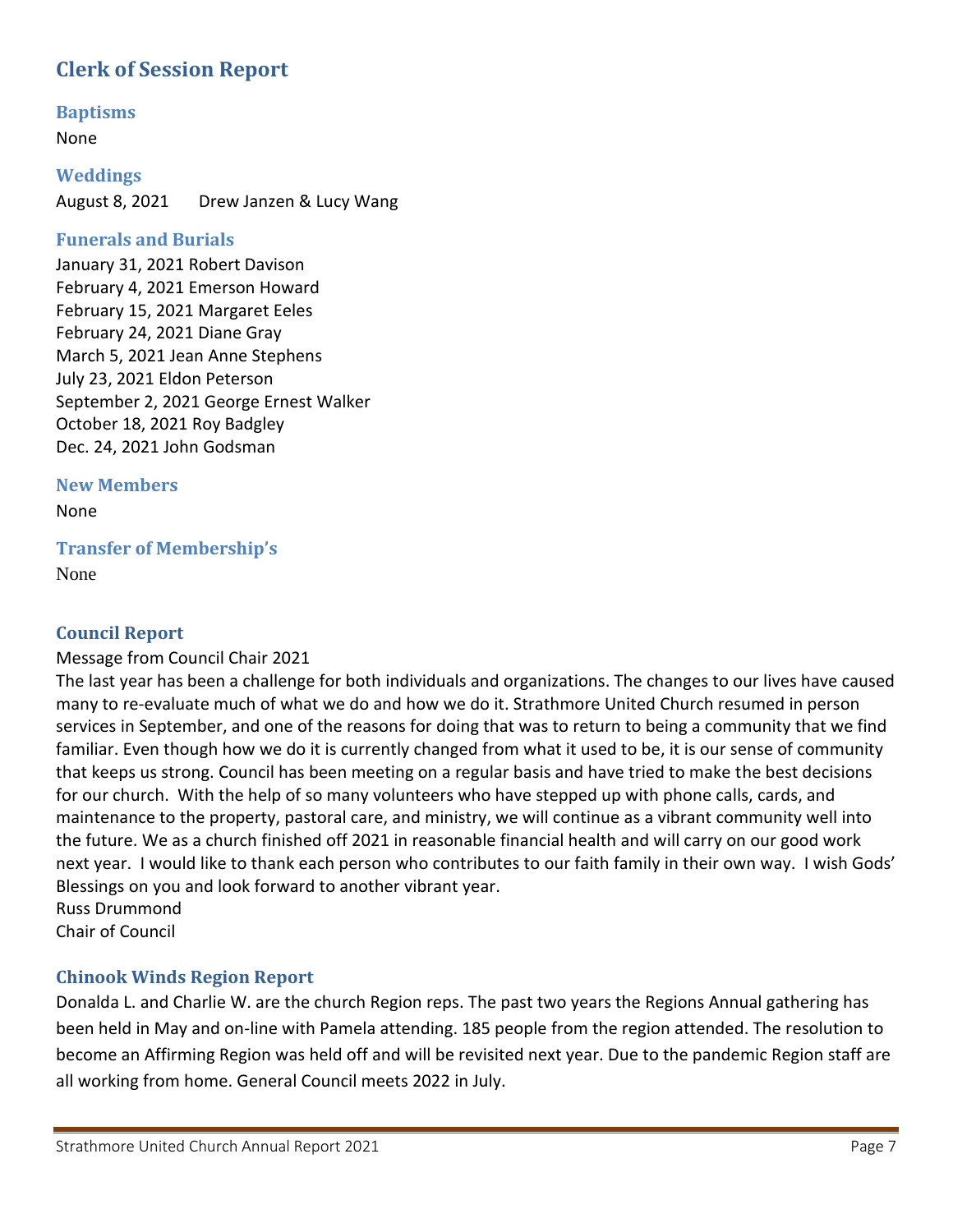# <span id="page-7-0"></span>**Ministry and Personnel Report**

As usual the Ministry & Personnel Team has had another quiet year. We have contacted all Church **employees,** and none had any concerns**,** all are happy with things as they are, so we will just carry on for another year.

Respectfully submitted, Jo Wilson

# <span id="page-7-1"></span>**Trustees Report**

One of the responsibilities of the Trustees is to insure adequate property and liability insurance coverage for our building and the contents therein. 2021 saw an increase of 30% in premiums with a further increase for 2022 of 15%. Our only consolation is premium increases are industry wide and beyond our control. The Trustees are: Lynne Fair, Art Eeles, John Sanden, Charles Watson, Susan Biskup, Phil Webb and Don Janzen.

Best Wishes for 2022 Chas. Watson (chair)

## <span id="page-7-2"></span>**Worship Committee Report**

The Worship Team met on the lawn in front of the church on September 21. In-person services had begun again on September 5, with masks & other protocols to be followed.

The Worship Team is grateful to Rev. Pamela, the music team, the recording team, and to Susan Biskup, for providing worship services to the congregation during the pandemic. Since in-person services resumed, they have been recorded while 30 - 48 people were in attendance.

We decided to ask Rosemary Ingraham to lead services on October 24 & November 14.

The Worship Team is very grateful to members of the congregation who have helped Pamela in preparing for Communion and the Christmas Eve services, and to those who have decorated the church through the seasons, and changed the banners.

We are also grateful to members of the koinonia groups who have resumed greeting duties before Sunday services and who sanitize some surfaces afterwards.

The current Worship Team members are Arlene Wahl, Allison Sanden, Fina Whieldon, Muriel Locking, and Eileen McMorris.

We encourage new members to volunteer and allow one or two others to step off.

Respectfully submitted, Eileen McMorris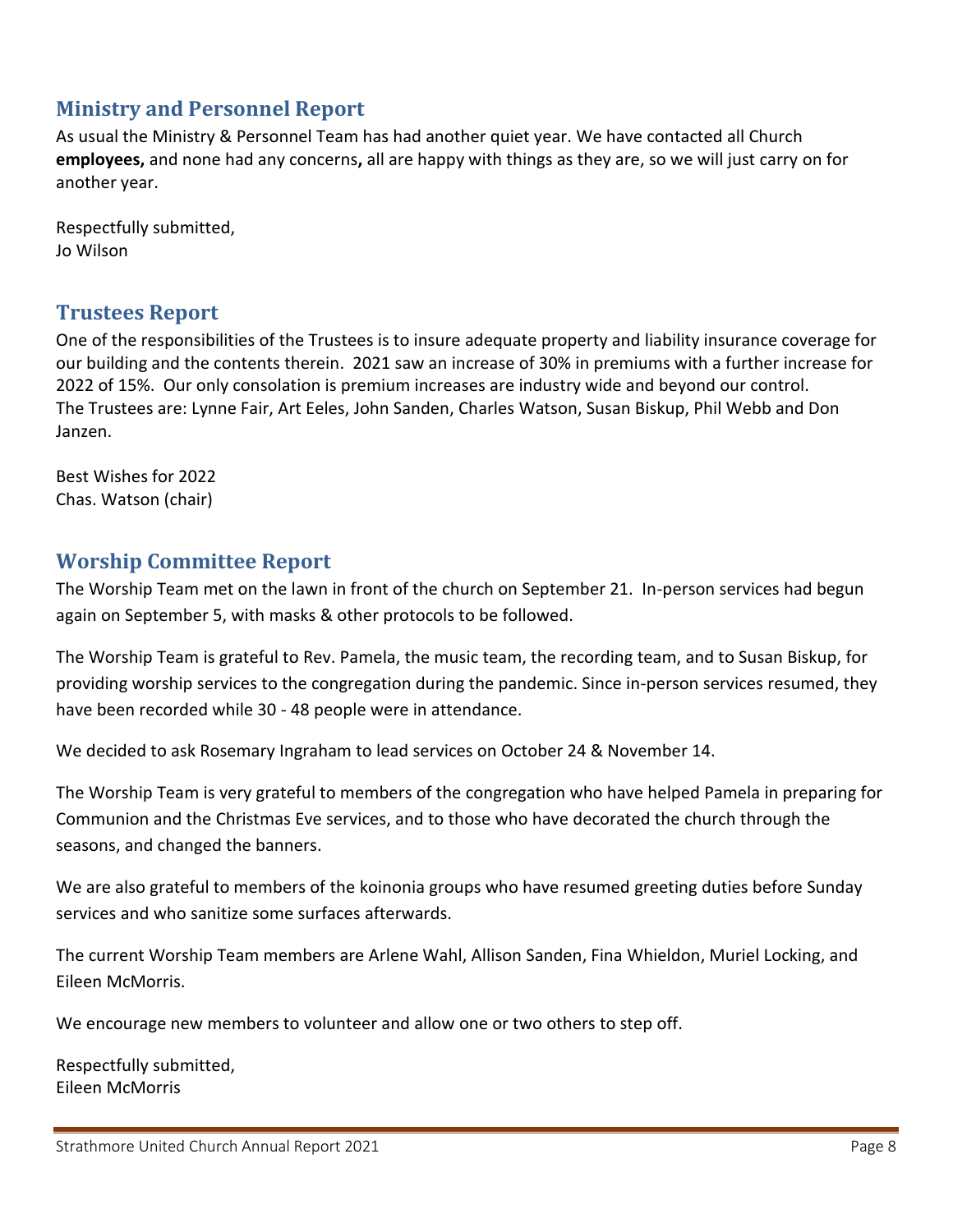# <span id="page-8-0"></span>**Buildings and Property Report**

Due to COVID we had no in person meetings this year, we did conduct a few meetings via phone and email. Due to COVID and monetary restraints we carried out only essential tasks. In early spring we completed the painting of the steel door installed last year. In October we had the duct work cleaned and the furnaces serviced for the up coming winter season. We hired a new snow removal contractor to clear the side walks. In November the government came out with grant applications to apply for exterior lighting upgrades and security cameras, we put together a proposal and submitted it .As of this writing we are still waiting to hear back . If we do not qualify this will become a priority for this year especially the lighting.

Respectfully submitted Gene Struiksma

## <span id="page-8-1"></span>**Christian Education Reports**

At this time we are not holding Sunday School: we do not have any children attending.

## <span id="page-8-2"></span>**KOINONIA Report**

Because the congregation was not meeting in the Sanctuary for weekly services until September, there was no need for this committee to organize anything. We are responsible for getting Ushers, Greeters, Scripture Readers, and Communion Servers for each month, except July and August. During the summer months we just rely on a volunteer sign-up sheet to fill these positions.

A meeting of all the Koinonia group leaders was held in the fall. We went over our old phone lists and reorganized new monthly lists. Each of the group leaders is responsible for finding volunteers for two months of the year. New contact lists were printed and distributed. Because of the COVID Restrictions, some of the regular duties of our volunteers were not required or were adapted to conform to the latest government health protocols.

I sincerely thank all the group leaders and volunteers for the duties they have performed this year. We endeavor to include as many of the congregation as possible, as it is a good way for us to get to know each other and to meet new visitors to our services.

Thanks also to Rev. Pamela Scott and Susan Biskup for their advice and assistance with this committee.

Respectfully Submitted, LYNNE FAIR

# <span id="page-8-3"></span>**Broadview Report**

Broadview Magazine contains current, interesting and sometimes controversial articles about events and people from across Canada as well as up to date information on United Church of Canada events and personalities. If you would like to subscribe to Broadview for yourself, a family member or a friend, please contact me by phone At 403-934-4515 or at [cm\\_watson@hotmail.ca.](mailto:cm_watson@hotmail.ca) We enjoy a group rate of \$25/year paid by our Church Council but donations to help defray this cost are welcome and tax receipts will be issued.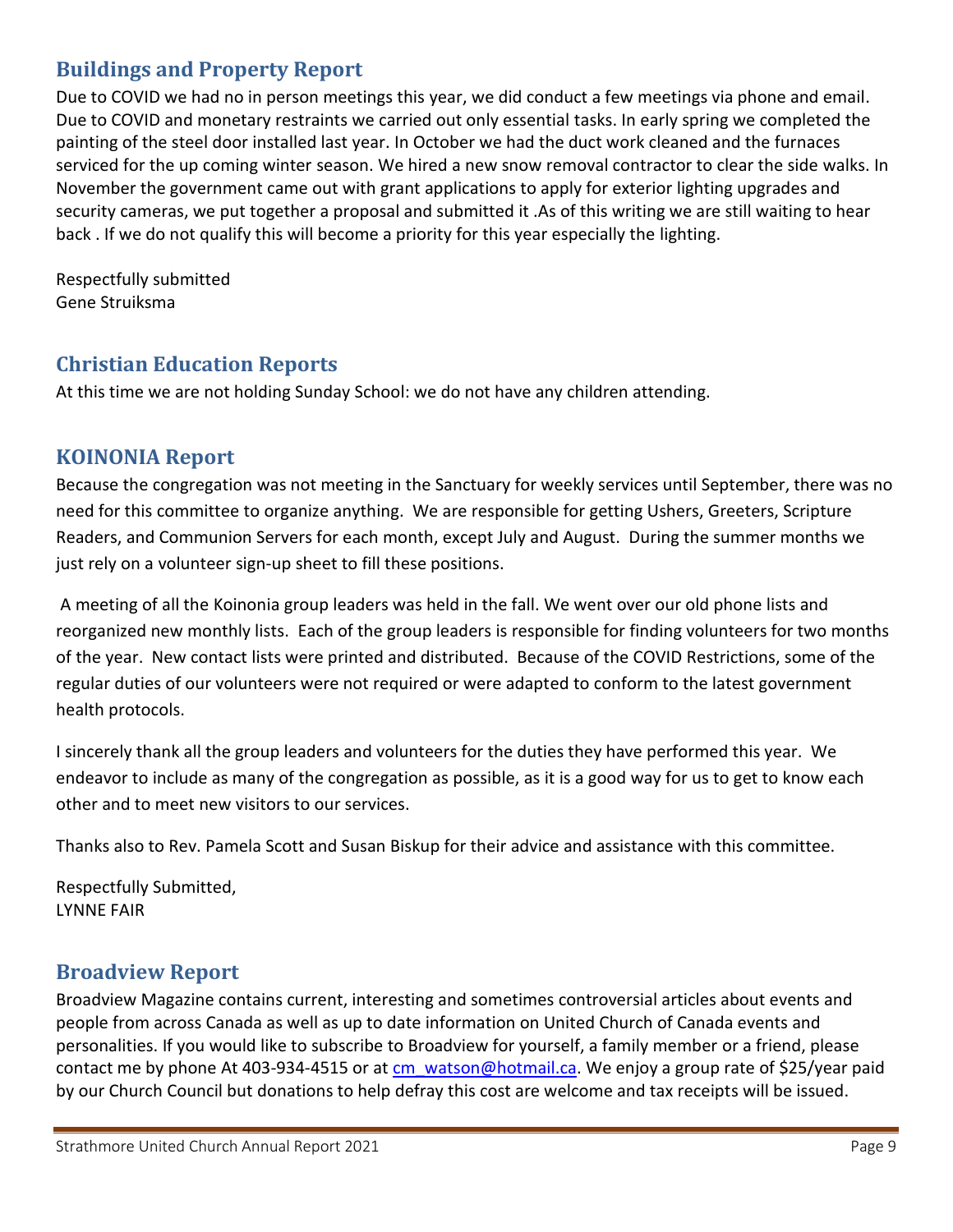Happy Reading Chas. Watson Broadview Rep.

## <span id="page-9-0"></span>**Memorial Book Report**

We have received twenty-four memorial gifts given by family and friends in memory of two ladies in our congregation. These were all acknowledged and very much appreciated.

Respectfully submitted Jo Wilson

## <span id="page-9-1"></span>**United Church Archives**

I submitted Annual Reports to the Archives Office.

Respectfully Submitted, Susan Biskup

## <span id="page-9-2"></span>**Pastoral Care Team Report**

The Pastoral Care Team consists of Wanda Hartall, Anne Godsman, Irene Appleyard, Jo Wilson, and Donalda Ledene.

The Pastoral Care team has had one in-person meeting just prior to Christmas due to Covid -19.

Wanda has kept up with sending cards on behalf of the congregation, including Get Well Cards, Congratulatory cards, Sympathy cards and Christmas cards.

We arranged to deliver plates of cookies to congregational members who have been ill, lost a family member, and to those who are more isolated and alone. A huge thankyou to those who assisted this plan by baking cookies for us.

The phone out system that was set up in 2020 to keep in touch has not survived Covid. What we thought would be a call out for a few months has turned into years and the system was not sustainable. We appreciate the help that each of you provided in keeping our more isolated congregational members connected during the height of lock downs and personal restrictions.

We have not planned any events since March 2020.

Respectfully Submitted Donalda Ledene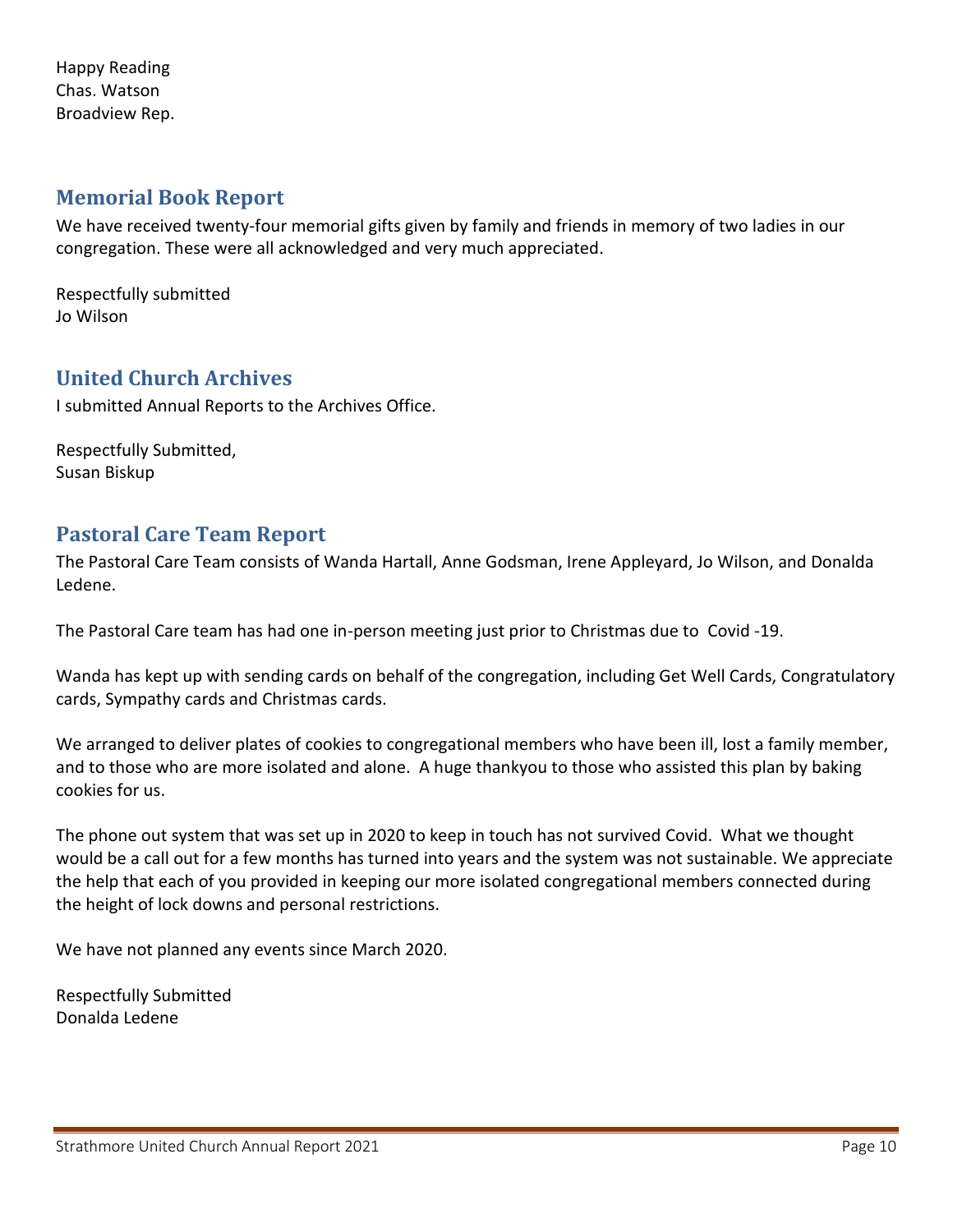# <span id="page-10-0"></span>**Stewardship Report**

The beginning of 2021 found our church doors closed but the church body still active. Thankfully, we didn't have to lay off any staff and they remained very busy. Many meetings were held virtually via "Zoom" including Council meetings. Phone fan out teams kept in touch with members of the congregation and church services continued to be videoed and placed online where they could be watched from home. Our thanks to Rev. Pamela Scott, Arlene Wahl and Laura Bakken for putting together the services. We received a grant to purchase the video equipment for this. Thanks to Graeme Ludlam who took over the filming and production from Karen Wilkie and Phil Webb.

Fundraising continued as well.

Purdy's Chocolates

Charlotte Watson and Karen Binns organized two Purdy's chocolates sales events- one for Easter and one for Christmas. The Easter sales earned \$358.58 and the Christmas sales earned \$819.53. Thank you to Charlotte and Karen for their effort. It was a delicious way to raise money.

Respectfully submitted Laura Janzen

### <span id="page-10-1"></span>**Guatemala Report**

2021 Has been another year of uncertainty and doubt. When will we be free of the threat of a virus. Our faith has been tested. Our prayers seem heavy. The cold weather has also kept us inside. But with thanks, thanks for the country that we live in, for the beautiful sun rises and sunsets, the sunshine and blue, blue skies, and the friends and family wishing us well.

Our prayers are with our brothers and sisters of Guatemala. They live in a country of political corruption, injustice, and abuse. Many are fleeing the country at all costs for a better life for their families. The United Church of Strathmore is committed in service to support Rosa Escobar, her staff, and the work of her clinic as she advocates for many of the less fortunate girls, women, and their families of Guatemala. Prayers are welcomed, thank you. Financial support is needed, thank you. Our "bucks for Blessings" campaign netted \$286.00. The UCW allotted \$500.00. All will be used to care for the work of Rosas clinic which provides the education of girls and women in an LPN program. The graduates will then be out in their community as health care advocates. Also thank you for your monthly contributions as part of your offering, thank you for those of you who provide recycling items for monetary use for our Guatemala project. Rosa is also an advocate of justice for the marginalized, as we are. Pray for her safety and for peace in their

county.

This report is respectfully submitted as written. Linda D and Ellen

### <span id="page-10-2"></span>**Mission and Service Fund**

Thank You to all who donate to the M&S fund each week/month.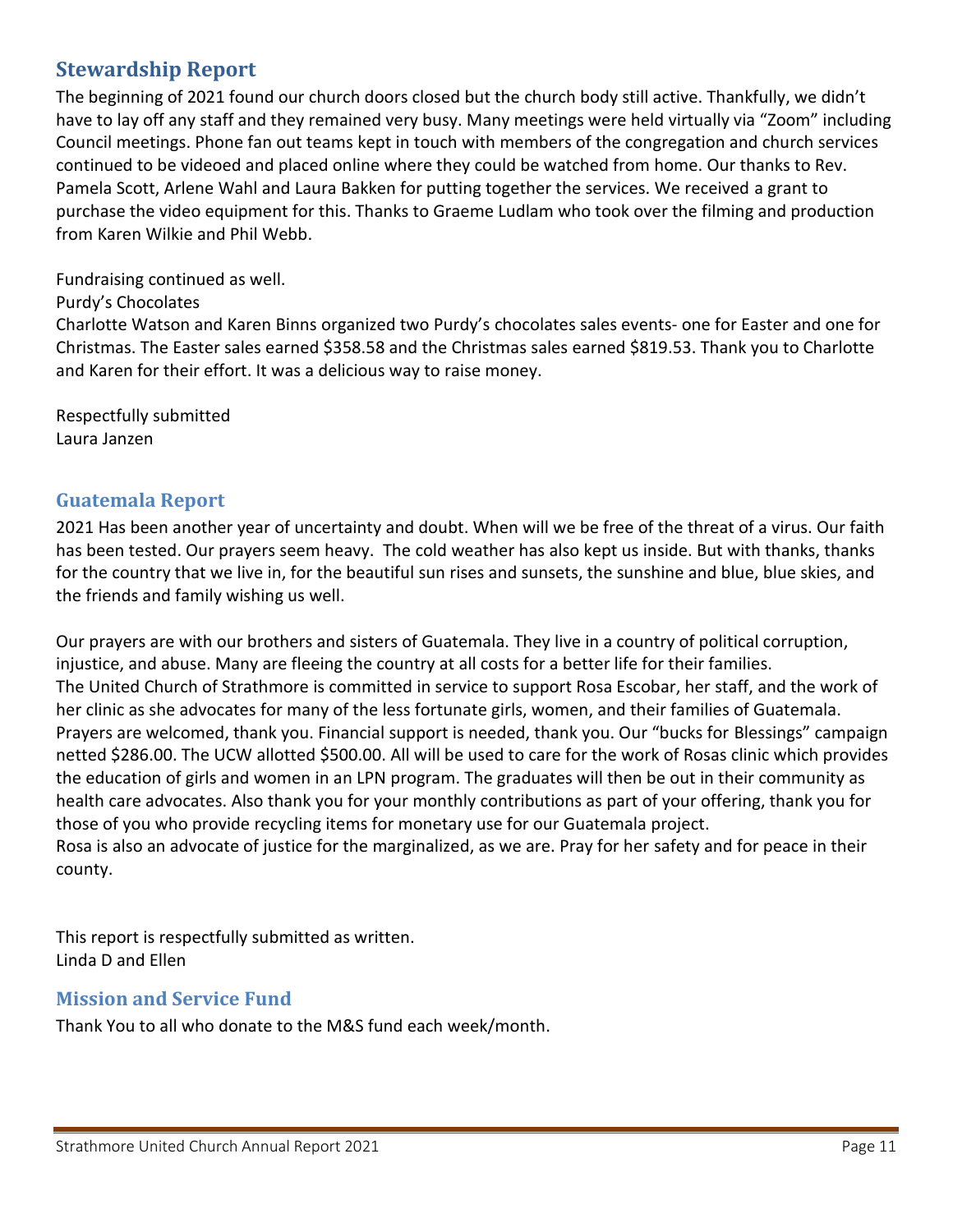### <span id="page-11-0"></span>**Arts on 817**

Team includes Karen Wilkie, Alice Bramley, Carolyn Steeves, Linda Freeman, Ellen Helfrich, and Donalda Ledene.

In September, The ARTS on 817 TEAM once again resumed their concert series for 2021-2022. Amidst Covid 19 restrictions some accommodations have had to be made.

Our first concert was held in Kinsmen Park and was a free concert in our series of 5 concerts. It was open to the community and everyone seemed to enjoy once again sharing in live music. This concert was to make up for the last concert of 2020 that had to be cancelled due to Covid.

Our second concert- "The Calgary Fiddlers" was held at Hope Covenant Community Church as their Covid Capacity of 150 would allow for more space, higher ceilings, and therefore better ventilation. It was a wonderful concert, and these young performers won the hearts of all who attended.

Our next concert is "The Fretless", they will perform on Friday, Jan 28<sup>th</sup>. The concert will be held at Hope Covenant Community Church at 7:30 pm

Additional Concerts in the Series include: Slocan Ramblers on March 18<sup>th</sup> and Dufresne & Friends on April  $30<sup>th</sup>$ 

Tickets are still available for these performances.

The Arts on 817 Team greatly appreciate the support you have provided to these events.

### **Financial Report from Sept- Dec 2021**

| <b>Revenue</b>        |       |         |         |
|-----------------------|-------|---------|---------|
| <b>Ticket Sales</b>   | 10280 |         |         |
| Sound tech Park       | 315   |         |         |
| <b>Total Revenue</b>  |       | 10595   |         |
| <b>Expenses</b>       |       |         |         |
| Performers            | 3045  |         |         |
| Venue Rental          | 575   |         |         |
| Vault sales expense   | 91.45 |         |         |
| Sound tech Park       | 315   |         |         |
| <b>Total Expenses</b> |       | 4026.45 |         |
| Net Income            |       |         | 6568.55 |
|                       |       |         |         |

Respectively Submitted, Donalda Ledene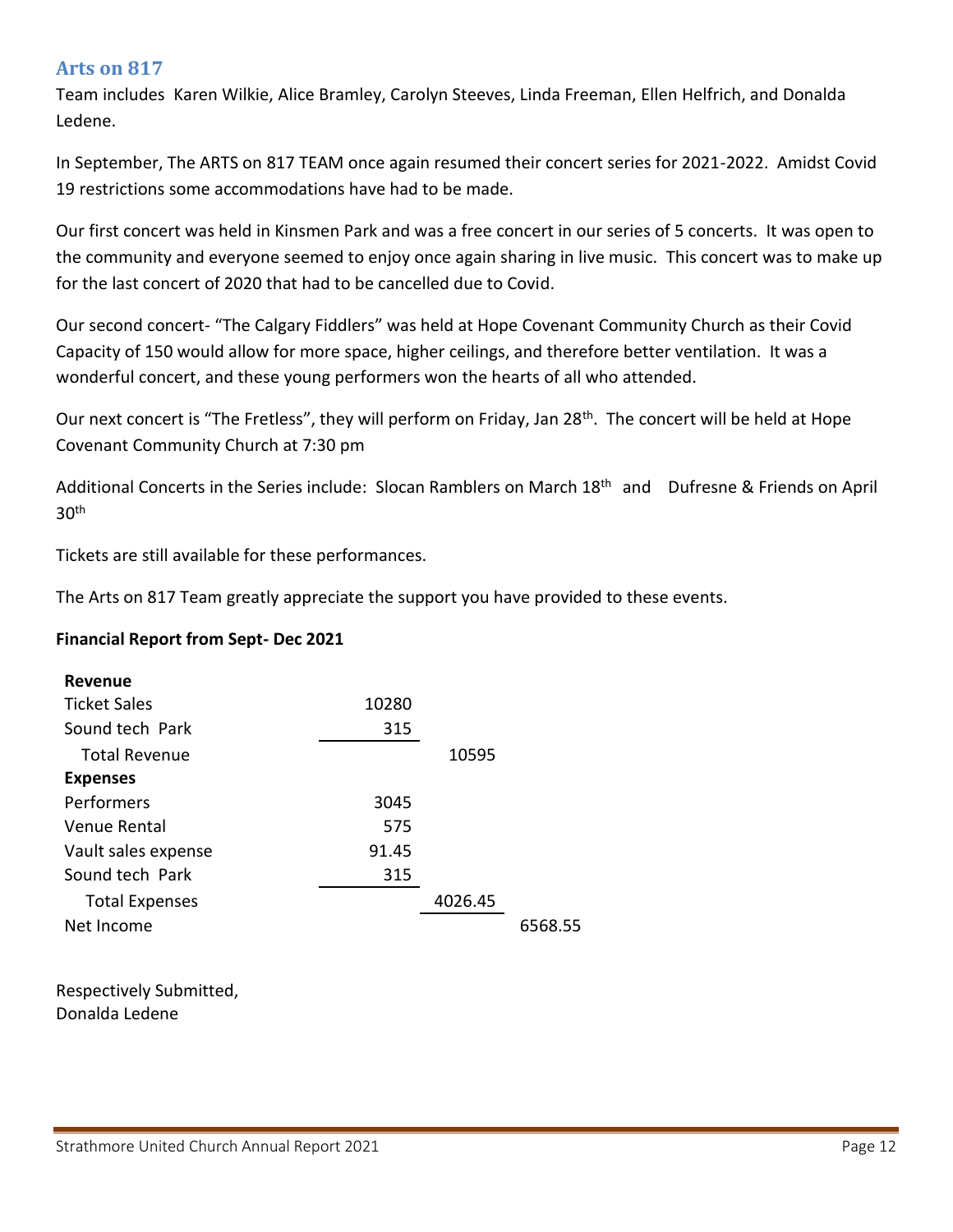# <span id="page-12-0"></span>**Envelope Administrator Report**

### **Envelope Administrator Report**

Submitted by Karen Wilkie, Assistant Treasurer 2021

|                                                    |      | 2021 | 2020 | 2019 |
|----------------------------------------------------|------|------|------|------|
| Number donating by envelope                        |      | 49   | 49   | 59   |
| Number donating by PAR (Pre Authorized Remittance) |      | 29   | 29   | 30   |
| <b>Occasional Donations (No Envelope)</b>          |      | 16   |      |      |
| <b>Total</b>                                       |      | 94   | 86   | 97   |
|                                                    |      |      |      |      |
| Range                                              | 2021 | 2020 | 2019 | 2018 |
| <b>Over \$5001</b>                                 | в    |      |      |      |
| <b>CARRY CROOM</b>                                 |      |      |      |      |

| \$4001 - \$5000 | a. |    |    |    |
|-----------------|----|----|----|----|
| \$3001 - \$4000 | 2  | А  | 3  | 5  |
| \$2001 - \$3000 | 13 | 11 | 14 | 10 |
| \$1501 - \$2000 | 5  |    | 14 | 9  |
| \$1001 - \$1500 | 12 | 14 | 11 | 13 |
| \$701-\$1000    | 12 | 6  | 6  | 11 |
| \$501 - \$700   | G. | ø  | 8  |    |
| \$301-\$500     | 7  | 10 | 12 | 14 |
| $$101 - $300$   | 17 | 6  | 9  | 14 |
| $5 - 1 - 5$ 100 | 11 | 10 | 10 |    |
| <b>TOTAL</b>    | 94 | 86 | 98 | 97 |

### **Includes occasional donations**

| Category                 | 2021         | 2020         | 2019         | 2018         |
|--------------------------|--------------|--------------|--------------|--------------|
| Elevator                 |              |              | \$15,910.00  |              |
| <b>Food Grains Bank</b>  | \$1,200.00   | \$100.00     | \$400.00     | \$500,00     |
| Gifts in Kind            | \$331.38     | \$5,372.22   | \$2,833.15   | \$5761.15    |
| <b>Guatemala Project</b> | \$3,182.05   | \$2,475.00   | \$2,648.16   | \$3,624.50   |
| <b>Initial Offering</b>  | \$110.00     | \$174.00     | \$198.00     | \$123.00     |
| Local Fund/General       | \$111,297.50 | \$113,387.50 | \$123,812.75 | \$101,510.65 |
| M & S Fund               | \$15,133.50  | \$15,452.50  | \$18,646.25  | \$18,822.50  |
| <b>Memorial Fund</b>     | \$3,050.00   | \$300.00     | \$500.00     | \$123,00     |
| <b>Broadview</b>         | \$335.00     | \$220.00     | \$485.00     | \$90,00      |
| Other & Loose Cash       | \$775.25     | \$516.65     | \$2,638.90   | \$3291.25    |
| Piano/Arts on 817        |              |              |              | \$30.00      |
| <b>Rosebud Choir</b>     |              |              | \$250.00     |              |
| <b>Special Projects</b>  | \$30.00      |              | \$40.00      | \$115,00     |
| <b>Sunday School</b>     |              |              | \$17.00      | \$51.00      |
| <b>TOTAL</b>             | \$135,444.68 | \$137,997.87 | \$168,379.21 | \$134,019.05 |

Fund Totals are Envelope/PAR/Loose cash giving's only.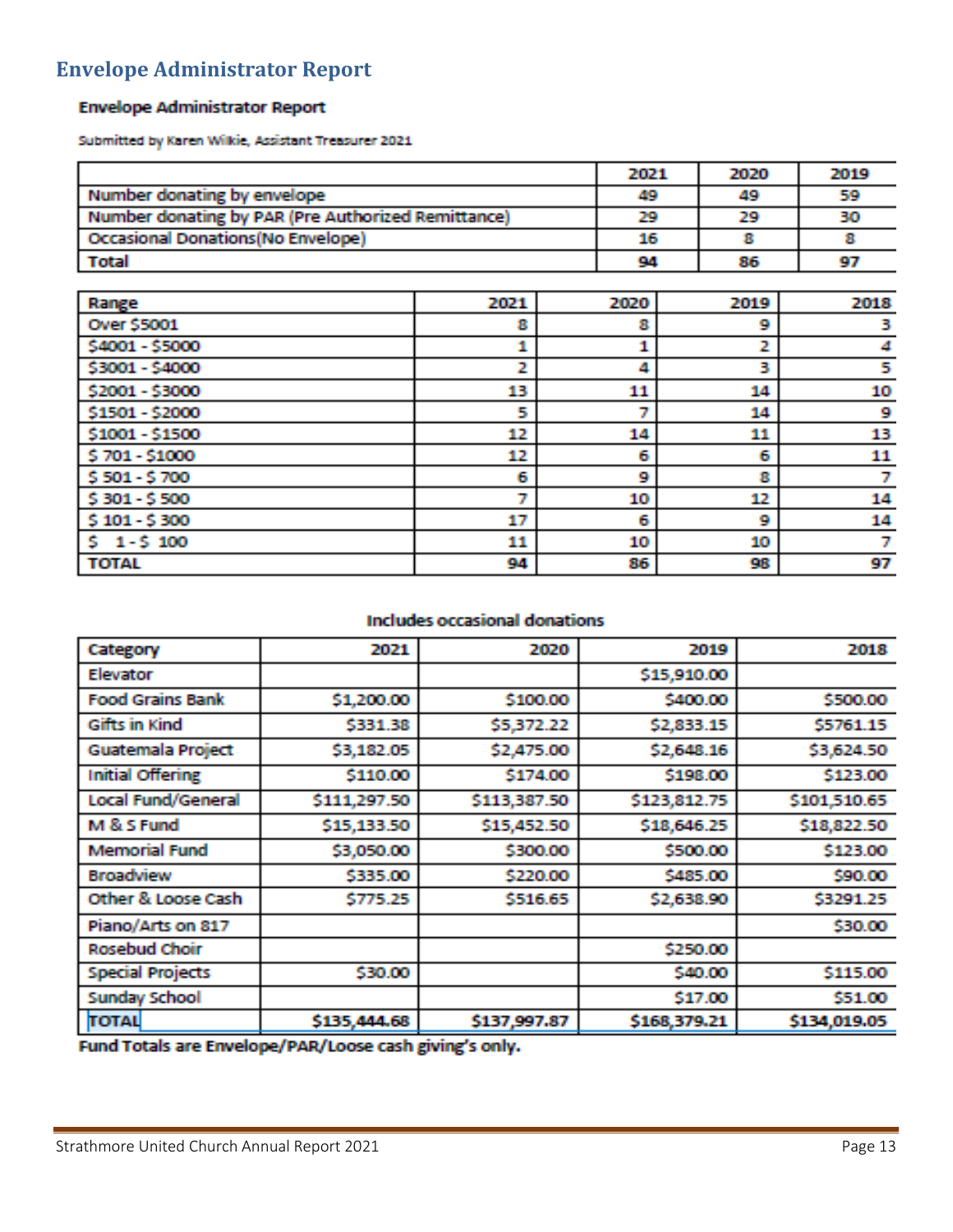# <span id="page-13-0"></span>**Treasurers Report**

#### **Strathmore United Church**

December 31 2021

|                                                         | <b>Year to</b>            | <b>Budget</b>        | <b>Budget</b>        |
|---------------------------------------------------------|---------------------------|----------------------|----------------------|
|                                                         | <b>Date</b>               | 2021                 | 2022                 |
| <b>LOCAL FUND - Opening balance</b>                     |                           | 25,619.48            | 26,554.04            |
| <b>Envelope Offerings</b>                               | 111,297.50                | 117,157.66           | 129,445.89           |
| <b>Loose Offering</b><br><b>Broadview</b>               | 775.25<br>335.00          | 2,000.00<br>500.00   | 2,000.00<br>500.00   |
| <b>United Church Women</b>                              |                           |                      |                      |
| keys<br><b>Initial Offerings</b>                        | 5,435.00<br><b>110.00</b> | 200.00               | 200.00               |
| <b>Sunday School</b>                                    | 21.75                     |                      |                      |
| Misc.                                                   | 6,739.52                  | 9,500.00             | 7,000.00             |
| government rebate                                       | 19,464.55                 |                      |                      |
| local fundraising (net)                                 | 2,285.18                  |                      |                      |
| Total Local Fund                                        | 146,463.75                | 154,977.14           | 165,699.93           |
| <b>LOCAL FUND EXPENSES</b>                              |                           |                      |                      |
| <b>ALLOCATIONS</b>                                      |                           |                      |                      |
| <b>Cowboy ChurchFCSS</b>                                | 150.00                    | 150.00               | 150.00               |
| <b>UCW - Foothills</b>                                  |                           |                      |                      |
| <b>United Church</b><br><b>Total Allocations</b>        | 4,831.00<br>4,981.00      | 5,314.00<br>5,464.00 | 5,844.65<br>5,994.65 |
| <b>ADMINISTRATION</b>                                   |                           |                      |                      |
| <b>Office and Postage</b>                               | 611.44                    | 800.00               | 800.00               |
| <b>Telephone &amp; Internet</b>                         | 2,043.61                  | 2,500.00             | 2,500.00             |
| Advertising                                             | 270.45                    | 400.00               | 300.00               |
| Photocopier                                             | 2,941.18                  | 3,200.00             | 3.200.00             |
| Misc.                                                   |                           | 100.00               | 100.00               |
| <b>Bank Charges</b>                                     | 350.94                    | 300.00               | 350.00               |
| <b>Web Developement</b>                                 |                           |                      |                      |
| GST                                                     | 644.00                    | 650.00               | 650.00               |
| <b>Total Administration</b>                             | 6,861.62                  | 7,950.00             | 7,900.00             |
| <b>PROGRAM AND LEADERSHIP</b>                           |                           |                      |                      |
| <b>Christian Education</b>                              | 100.00                    | 400.00               | 200.00               |
| <b>Worship Team</b>                                     | 932.02                    | 800.00               | 1,000.00             |
| Stewardship<br><b>Pastoral Care</b>                     | 245.41                    | 250.00<br>50.00      | 250.00               |
| <b>Broadview</b>                                        |                           |                      | 50.00                |
| <b>Leadership Development</b>                           |                           | 1,125.00             | 1,125.00             |
|                                                         |                           |                      |                      |
| Total Program and Leadership                            | 1,277.43                  | 2,625.00             | 2,625.00             |
| SALARIES, HONORARIUMS AND BENEFITS<br><b>Music Team</b> |                           |                      |                      |
| <b>Christian Education</b>                              | 4,095.00                  | 4.500.00             | 6,500.00             |
| Caretaker                                               | 9,600.00                  | 9,600.00             | 9,600.00             |
| Secretary                                               | 6,570.00                  | 6,570.00             | 6,570.00             |
| <b>Treasurer</b>                                        | 2,000.00                  | 2,000.00             | 2,000.00             |
| <b>Assistant Treasurer</b>                              | 1,000.00                  | 1.000.00             | 1,000.00             |
| <b>Minister</b>                                         | 67,318.88                 | 67,319.14            | 69,941.28            |
| <b>Employer Expense</b>                                 | 16,468.94                 | 15,000.00            | 17,000.00            |
| <b>Manse phone</b>                                      | 960.00                    | 960.00               | 960.00               |
| <b>Pulpit Substitutes</b>                               | 442.00                    | 850.00               | 2,240.00             |
| <b>Travel Allowance</b>                                 | 247.41                    | 1,200.00             | 1,200.00             |
| <b>Professional Development</b>                         | 923.42                    | 1.474.00             | 1,493.00             |
|                                                         | 109,625.65                | 110,473.14           | 118,504.28           |
| <b>Property Expenses</b>                                |                           |                      |                      |
| <b>Insurance</b><br><b>Utilities</b>                    | 7,076.88                  | 8,715.00             | 9,926.00             |
| <b>Caretaker Supplies</b>                               | 9,048.47<br>49.20         | 9,000.00<br>750.00   | 10,000.00<br>750.00  |
| Church Maintenance                                      | 4,904.35                  | 5,000.00             | 5,000.00             |
| Technology                                              |                           |                      |                      |
| <b>Grounds Maintenance</b>                              | 1,704.59                  | 5,000.00             | 5,000.00             |
| <b>Total Property Expense</b>                           | 22,783.49                 | 28,465.00            | 30,676.00            |
| <b>Total Local Fund Expense</b>                         | 145,529.19                | 154,977.14           | 165,699.93           |
| <b>NET INCOME - LOCAL FUND</b>                          | 934.56                    |                      |                      |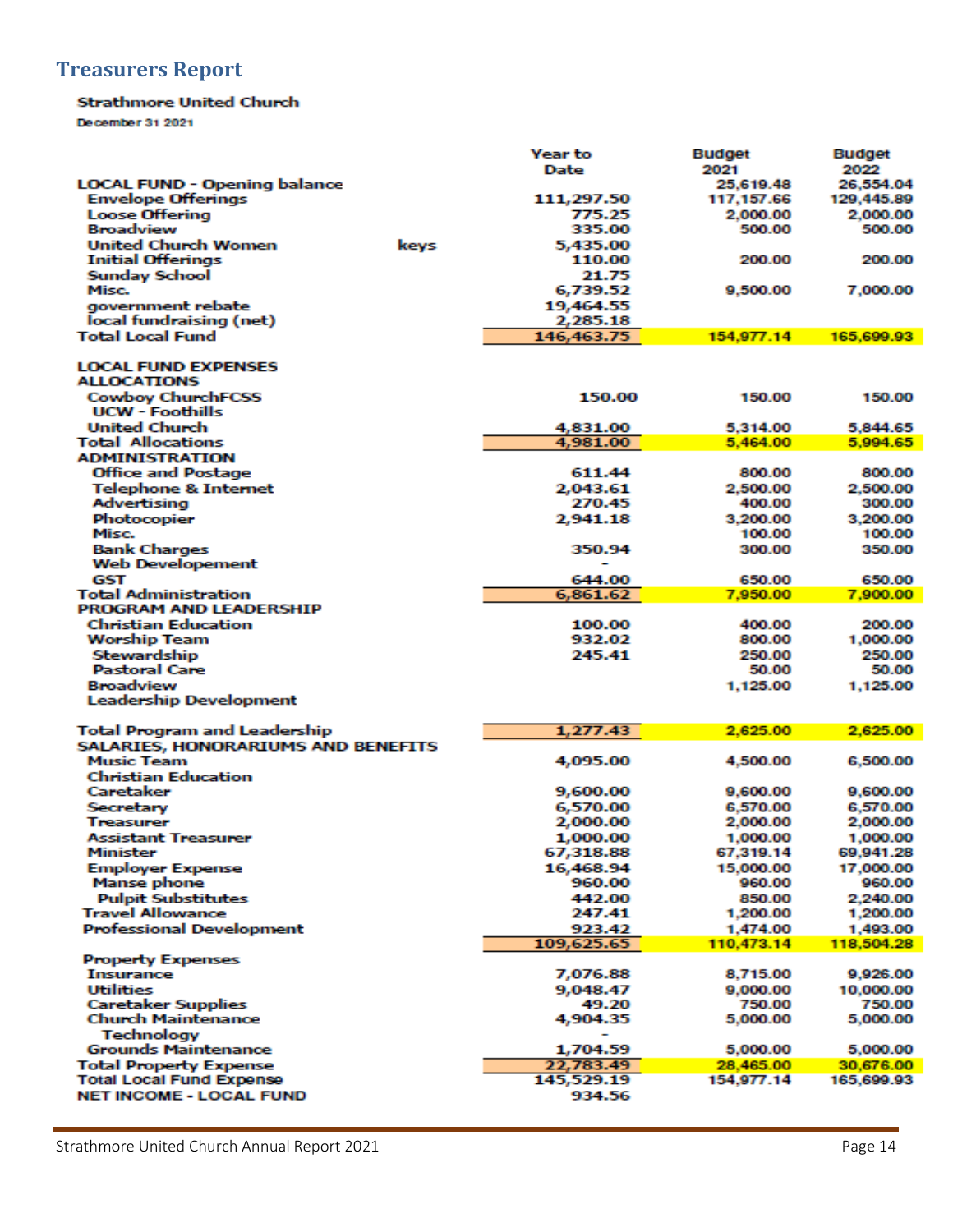| <b>FUNDS</b>                                                                  |                          | Year to<br>Date                  | <b>Budget</b><br>2021       |                           |
|-------------------------------------------------------------------------------|--------------------------|----------------------------------|-----------------------------|---------------------------|
| <b>MISSION AND SERVICE FUND</b><br>Congregation<br><b>United Church Women</b> |                          | 15,133.50                        |                             |                           |
|                                                                               | <b>Income</b>            | 15,133.50                        | 18,000.00                   | 18,000.00                 |
|                                                                               | <b>Expense</b>           | 15,133.50                        |                             |                           |
| <b>TOTAL</b>                                                                  |                          |                                  |                             |                           |
| <b>SPECIAL APPEALS</b><br>Guatamala/Food Grain Bank<br><b>TOTAL</b>           | Income<br><b>Expense</b> | 5,928.10<br>5,928.10<br>۰        | 3,000.00<br>3,000.00        | 3,000.00                  |
|                                                                               |                          |                                  |                             |                           |
| <b>Interest/Manse</b><br>Fund transfer/carpet expense                         | Income<br><b>Expense</b> | 2,672.01                         |                             |                           |
| <b>TOTAL</b>                                                                  |                          | 2,672.01                         |                             |                           |
| <b>Arts on 817</b>                                                            | Income                   | 10,140.00                        |                             |                           |
| TOTAL                                                                         | <b>Expense</b>           | 4,419.88<br>5,720.12             |                             |                           |
| MEMORIAL                                                                      | Income<br><b>Expense</b> | 3,050.00                         |                             |                           |
| TOTAL                                                                         |                          | 3,050.00                         |                             |                           |
| <b>BENEVOLENT FUND</b><br>(Soup and Bun)                                      | Income                   |                                  |                             |                           |
| TOTAL                                                                         | <b>Expense</b>           |                                  |                             |                           |
| <b>SABBATICAL LEAVE</b>                                                       |                          |                                  |                             |                           |
| Income<br><b>TECHNOLOGY - Income</b>                                          |                          | ۰<br>4,949.00                    | 3,000.00                    | 3,000.00                  |
| expense - computer, camera & computer                                         |                          | 5,569.42                         |                             |                           |
|                                                                               |                          | 620.42)                          | 1,000.00                    | 1,000.00                  |
| <b>SPECIAL PROJECTS</b>                                                       | Income<br><b>Expense</b> | 191.00                           |                             |                           |
| <b>TOTAL</b>                                                                  |                          | 191.00                           |                             |                           |
| <b>NET INCOME</b>                                                             |                          | 11,947.27                        |                             |                           |
|                                                                               |                          |                                  |                             |                           |
| Fund Balances at December 31, 2020                                            |                          | <b>Opening</b><br><b>Balance</b> | 2021<br><b>Transactions</b> | Closing<br><b>Balance</b> |
| <b>Local Fund</b>                                                             |                          | 25,619.48                        | 934.56                      | 26,554.04                 |
| Arts on 817                                                                   |                          | 20,238.29                        | 5,720.12                    | 25,958.41                 |
| <b>Special Projects</b>                                                       |                          | 8,751.50                         | 191.00                      | 8,942.50                  |
| <b>Special Appeals</b>                                                        |                          |                                  |                             |                           |
| Memorial                                                                      |                          | 1,050.00                         | 3,050.00                    | 4,100.00                  |
| <b>Sabbatical</b>                                                             |                          | 3,000.00                         |                             | 3,000.00                  |
| Technology<br><b>Grant received for</b>                                       | 4949.00                  | 1,000.00                         | (620.42)                    | 379.58                    |
| <b>Elevator</b>                                                               |                          | 2,353.43                         |                             | 2,353.43                  |
| Benevolent Fund (Soup and Bun)                                                |                          | 2,633.92                         |                             | 2,633.92                  |
| <b>Manse</b>                                                                  |                          | 185,845.44                       | 2,672.01                    | 188,517.45                |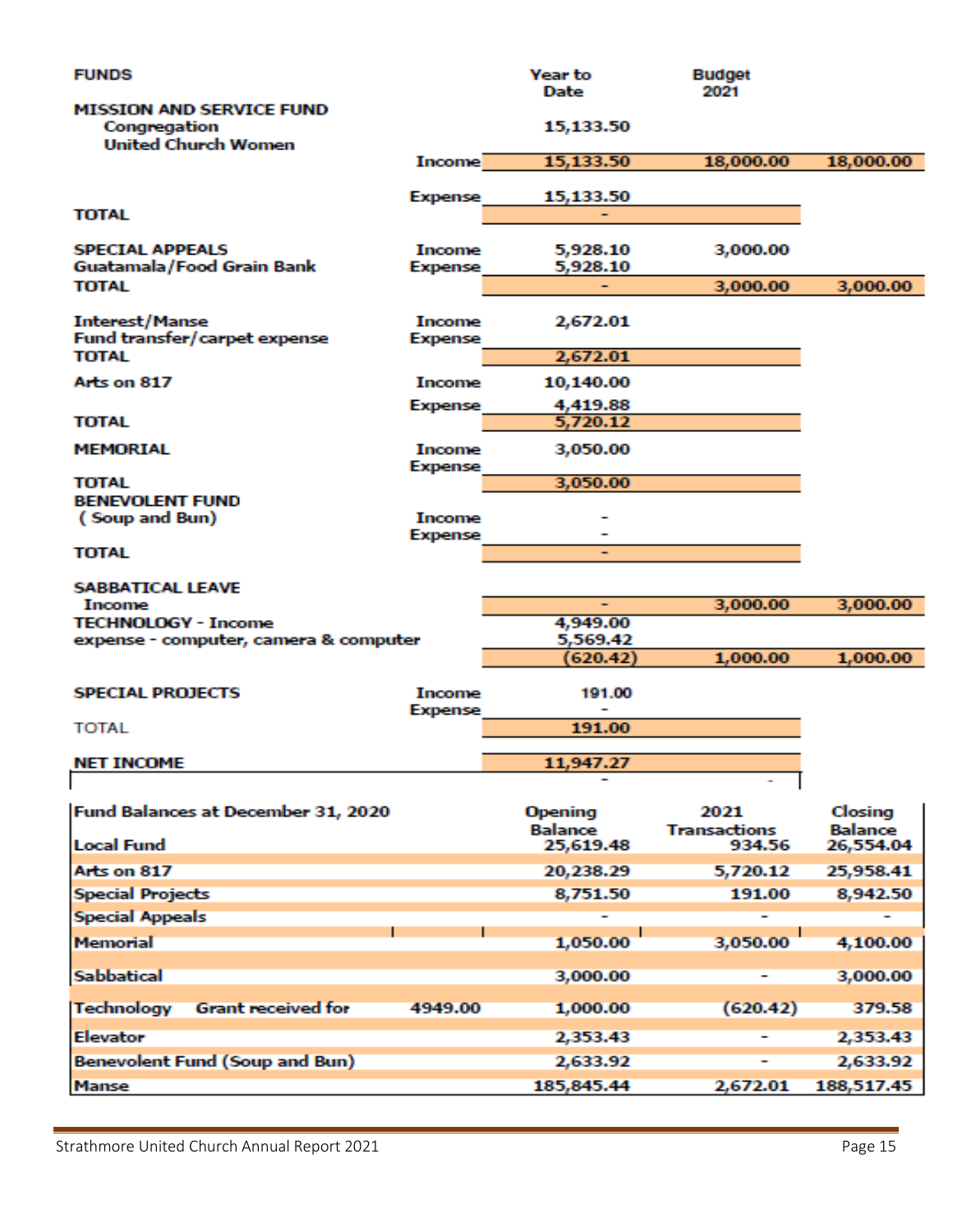# <span id="page-15-0"></span>**Auditors Report**

# STRATHMORE UNITED CHURCH

#### **Financial Statements**

December 31, 2020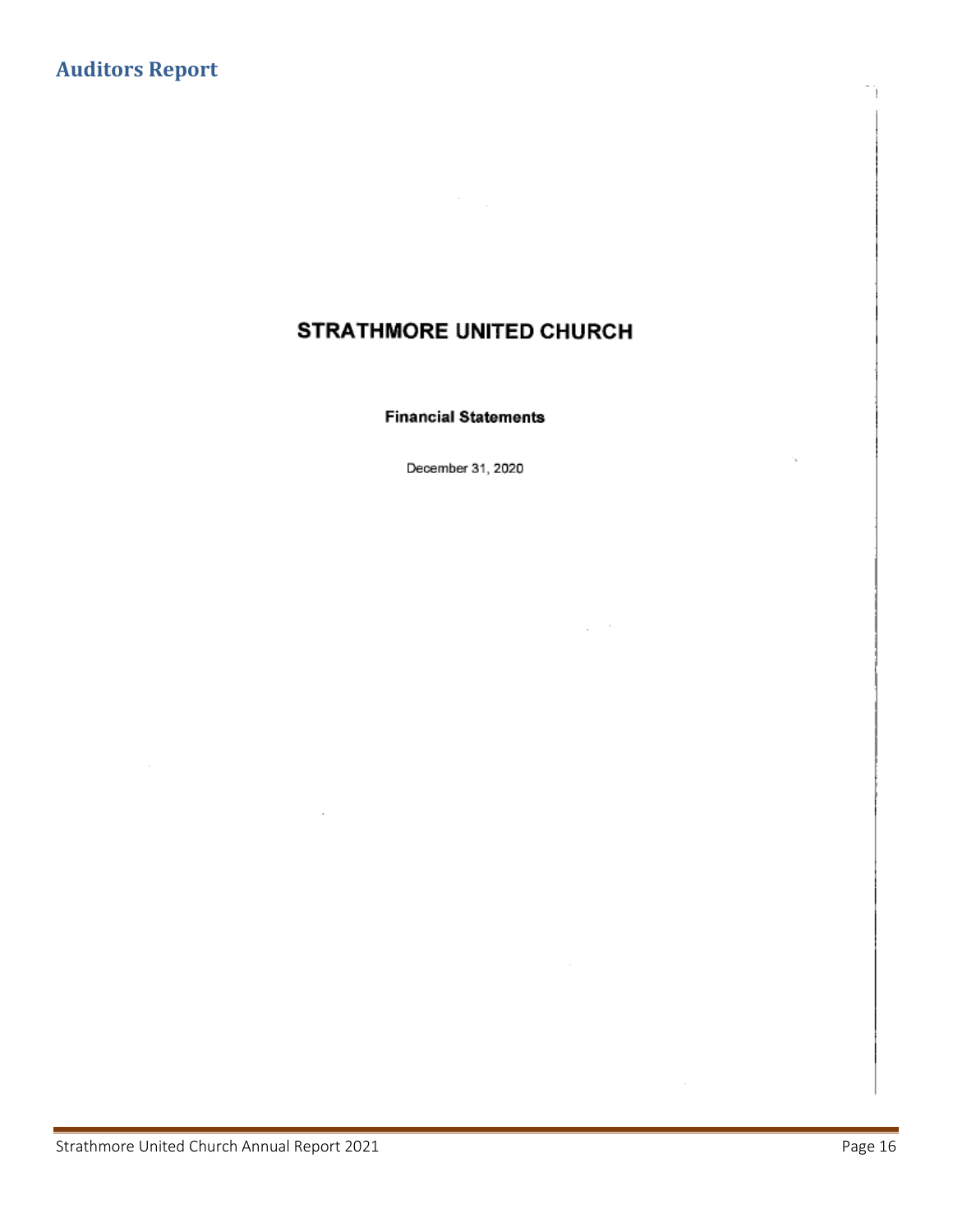#### **AUDITORS REPORT**

#### **To the Church Council Strathmore United Church**

I have audited the balance sheet of Strathmore United Church as at December 31, 2020 and the statement of operations and cash flows for the year then ended. These financial statements are the responsibility of the organization's management. My responsibility is to express an opinion on these financial statements based on my audit.

Except as explained in the following paragraph, my examination was made in accordance with Canadian generally accepted auditing standards. Those standards require that I plan and perform an audit to obtain reasonable assurance whether the financial statements are free of material misstatement. An audit includes examining, on a test basis, evidence supporting the amounts and disclosures in the financial statements. An audit also includes assessing the accounting principles used and significant estimates made by management, as well as evaluating the overall financial statement presentation.

Qualifications in common with many charitable organizations, the Strathmore United Church derives part of its income from the general public in the form of donations which are not susceptible to complete audit verification. Accordingly, my verification of revenue from the source was limited to accounting for the amounts recorded in the records of the Strathmore United Church.

In my opinion, these financial statements present fairly, in all material respects, the financial position of the organization as at December 31, 2020 and the results of its operations and the changes in its financial position for the year then ended in accordance with Canadian generally accepted accounting principles.

Goshedere

Strathmore, Alberta January 6, 2022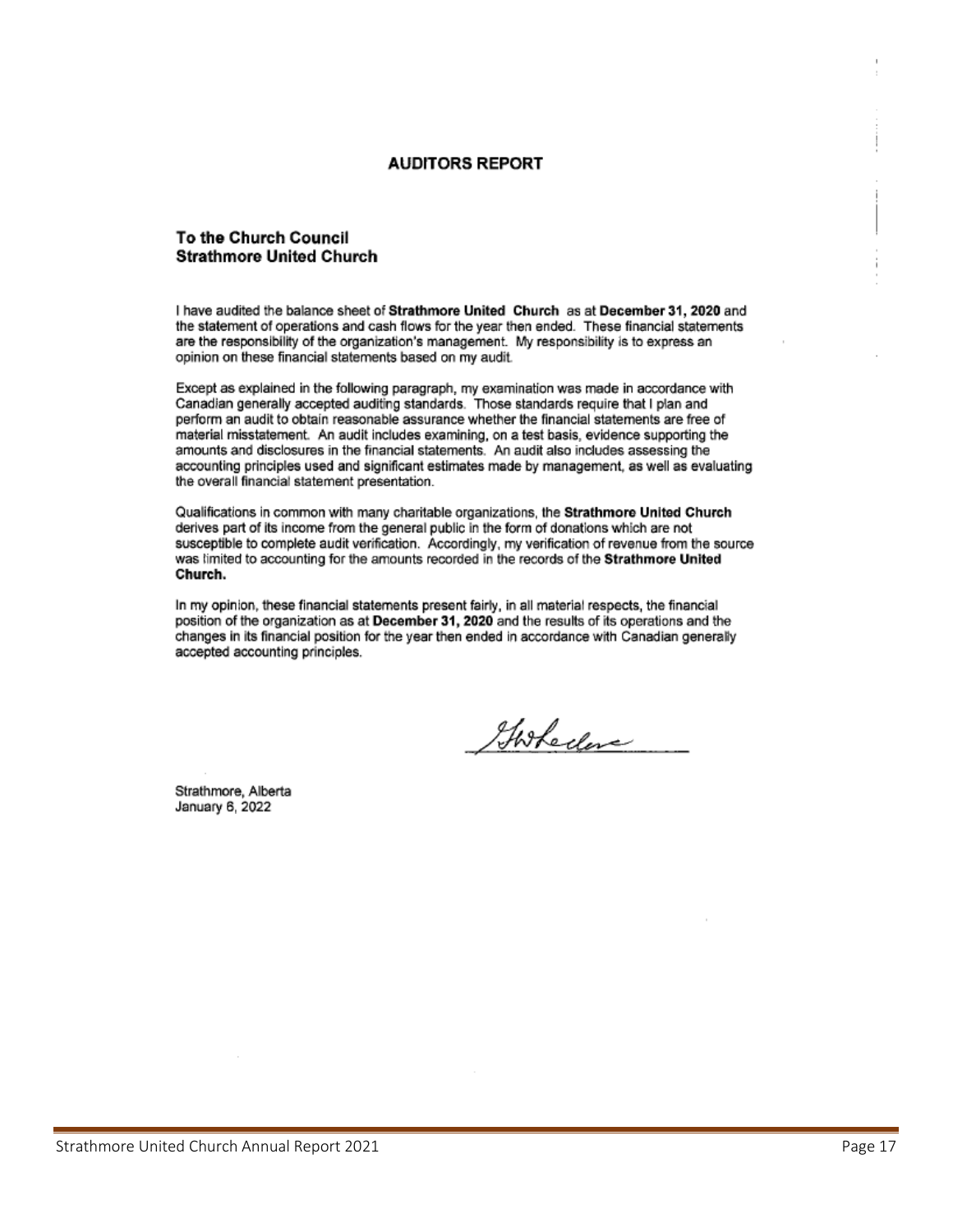### **FINANCIAL STATEMENTS**

December 31, 2020

### **AUDITORS REPORT**

### **FINANCIAL STATEMENTS**

| <b>Balance Sheet</b>                   |   |
|----------------------------------------|---|
| Statement of Operations and Cash Flows |   |
| Notes to Financial Statements          |   |
| Schedule of Expenses - Schedule 1      | 5 |
| Schedule of Expenses - Schedule 2      |   |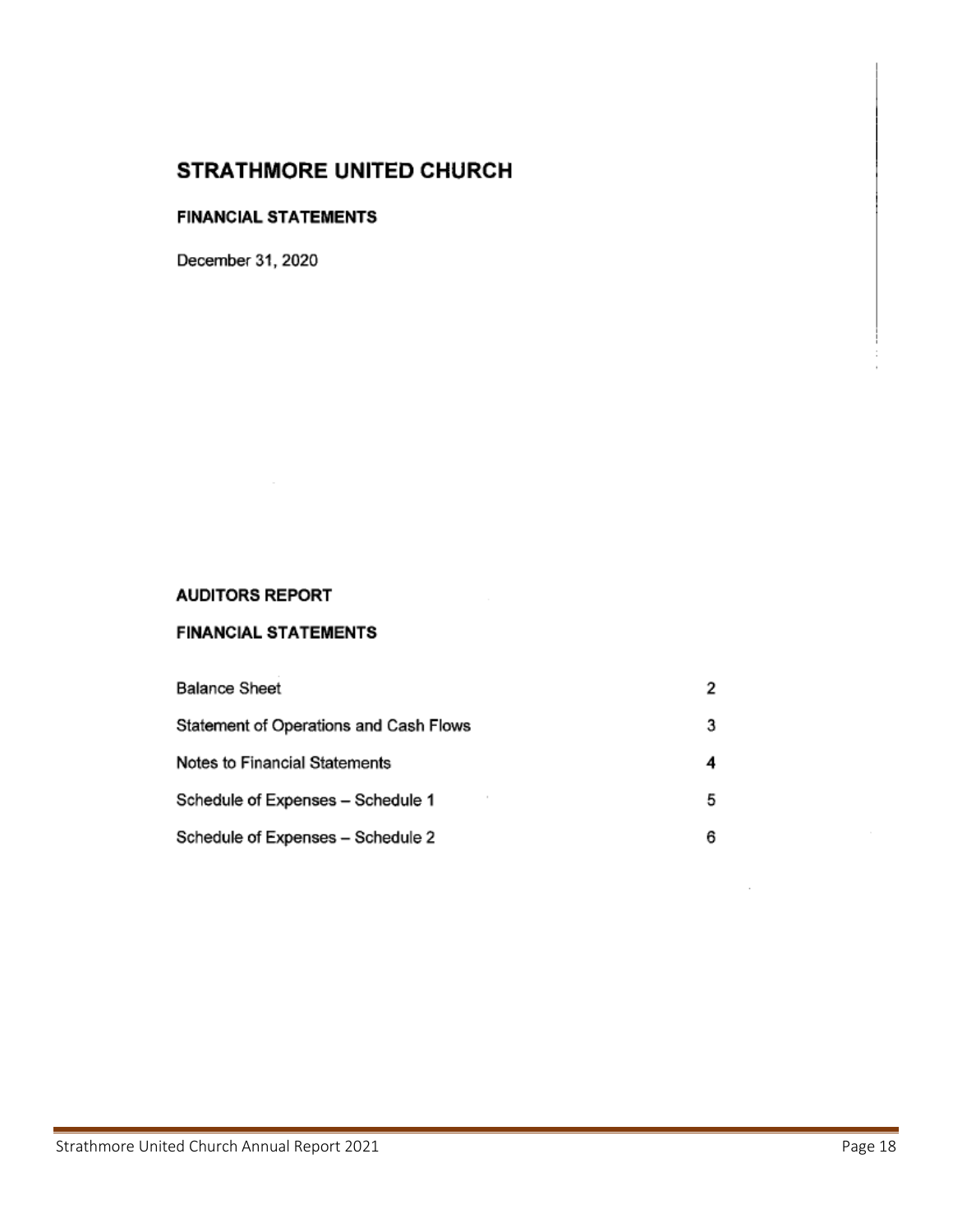### **BALANCE SHEET**

 $\sim$ 

 $\sim$ 

|                       | December 31 |  |         |
|-----------------------|-------------|--|---------|
|                       | 2020        |  | 2019    |
| <b>ASSETS</b>         |             |  |         |
| <b>Current Assets</b> |             |  |         |
| Cash (Note 4)         | 250,620     |  | 232,511 |
|                       | 250,620     |  | 232,511 |

#### **LIABILITIES AND NET ASSETS**

| <b>Funds</b>                 |                                 |         |
|------------------------------|---------------------------------|---------|
| Special Projects             |                                 |         |
| Choir Fund                   |                                 | 879     |
| Leadership Developement Fund |                                 |         |
| Guatamala Fund               |                                 | 15      |
| Benevolent Fund              | 2.6182                          |         |
| Arts on 817 Fund             | 20,238                          | 16,297  |
| Memorial Fund                | <b><i>Mathematic 1, 050</i></b> |         |
| Elevator                     | 2,353                           | 2,353   |
| Local Fund                   | - 25.748                        | 14 963  |
| Manse Fund                   | 185,845                         | 182,781 |
|                              | 250,620                         | 232,511 |
|                              |                                 |         |
|                              | 250,620                         | 232,511 |

#### APPROVED BY THE CHURCH COUNCIL

L.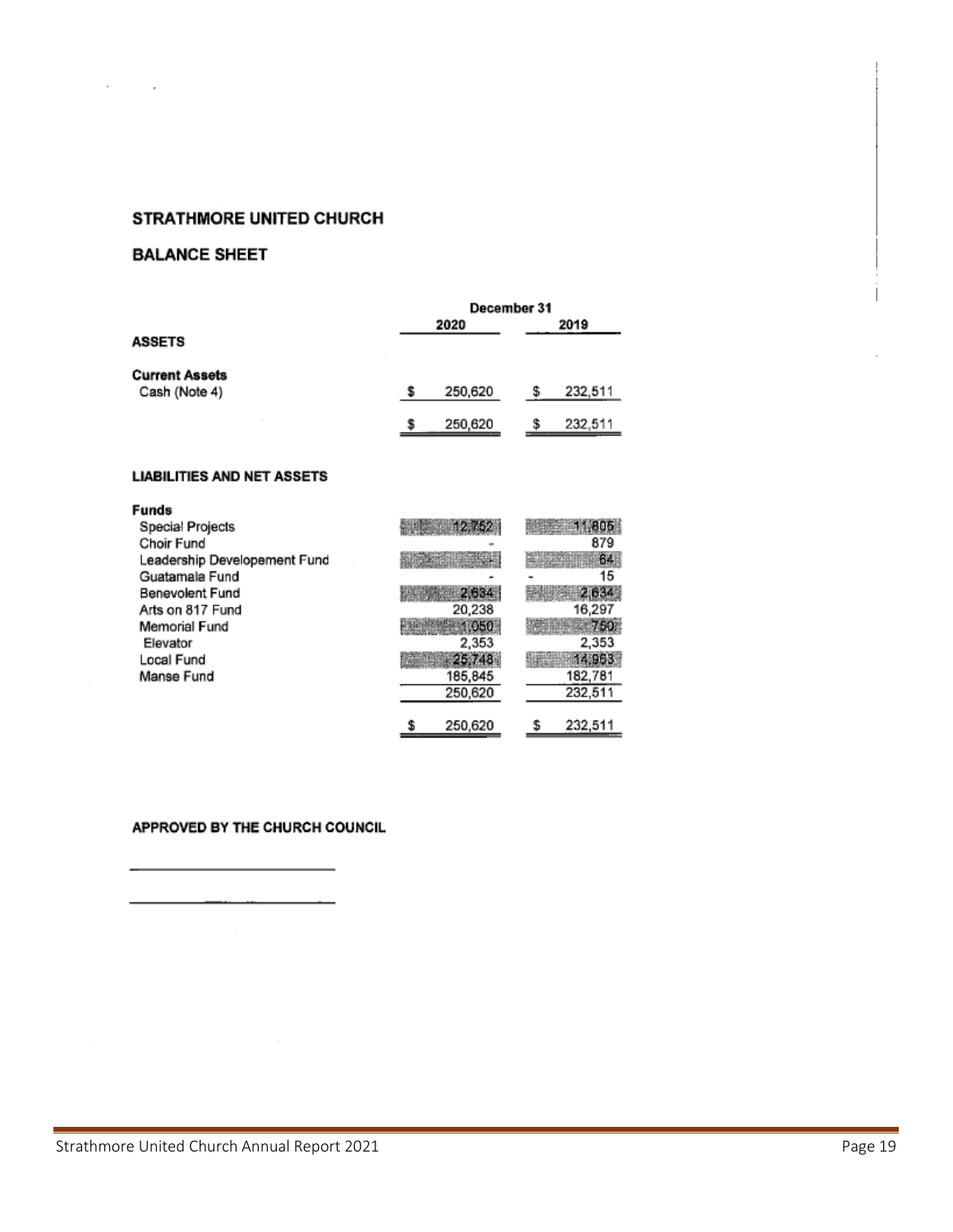#### STATEMENT OF OPERATIONS AND CASH FLOWS

|                                                | Year Ended December 31 |              |  |
|------------------------------------------------|------------------------|--------------|--|
|                                                | 2020                   | 2019         |  |
| <b>REVENUE</b>                                 |                        |              |  |
| Local Fund                                     |                        |              |  |
| Sunday School<br>\$                            | 85                     | \$<br>85     |  |
| Envelope offerings                             | 123,813                | 123,813      |  |
| Net Fund Raising                               | 3,014                  | 3.014        |  |
| Initial offerings                              | 198                    | 198          |  |
| Loose offerings                                | 2,594                  | 2,594        |  |
| Miscellaneous income                           | 9,565                  | 9,565        |  |
| Broadview                                      | 485                    | 485          |  |
| United Church Women                            | 20.000                 | 20.000       |  |
|                                                | 159,754                | 159,754      |  |
| Other Income                                   |                        |              |  |
| Transfer from Manse Fund                       | 0                      | 0            |  |
| Interest income                                | 3.324                  | 3,324        |  |
| Memorial fund                                  | 500                    | 500          |  |
| Elevator                                       | 23,220                 | 23,220       |  |
| Mission and Service fund                       | 19,646                 | 19,646       |  |
| Special appeals                                | 6,065                  | 6,065        |  |
| Special projects income                        | 268                    | 268          |  |
| Arts on 817                                    | 26,412                 | 26,412       |  |
|                                                | 79,435                 | 79,435       |  |
| <b>Total Receipts</b>                          | 239,189                | 239,189      |  |
| <b>EXPENSES</b>                                |                        |              |  |
| Salaries, Honorarium and benefits - Schedule 1 | 105,407                | 103,669      |  |
| Property - Schedule 1                          | 26,332                 | 24,242       |  |
| Administration - Schedule 2                    | 7.680                  | 7,346        |  |
| Program and leadership - Schedule 2            | 1,745                  | 2,103        |  |
| Donations and allocations - Schedule 2         | 5,564                  | 5,314        |  |
|                                                | 146,728                | 142,673      |  |
|                                                | 92,461                 |              |  |
| Excess (deficiency) before other items         |                        | 96,516       |  |
| <b>Other Items</b>                             |                        |              |  |
| Mission and Service fund                       | 19,646                 | 19.646       |  |
| Arts on 817 Concerts                           | 20,877                 | 20.877       |  |
| Elevator                                       | 20,867                 | 20.867       |  |
| Special Appeals                                | 6,080                  | 6,080        |  |
| <b>Special Projects</b>                        | 212                    | 212          |  |
| Benevolent Fund                                | 200                    | 200          |  |
|                                                | 67,882                 | 67,882       |  |
| <b>NET INCOME</b>                              | \$<br>24,580           | \$<br>28,634 |  |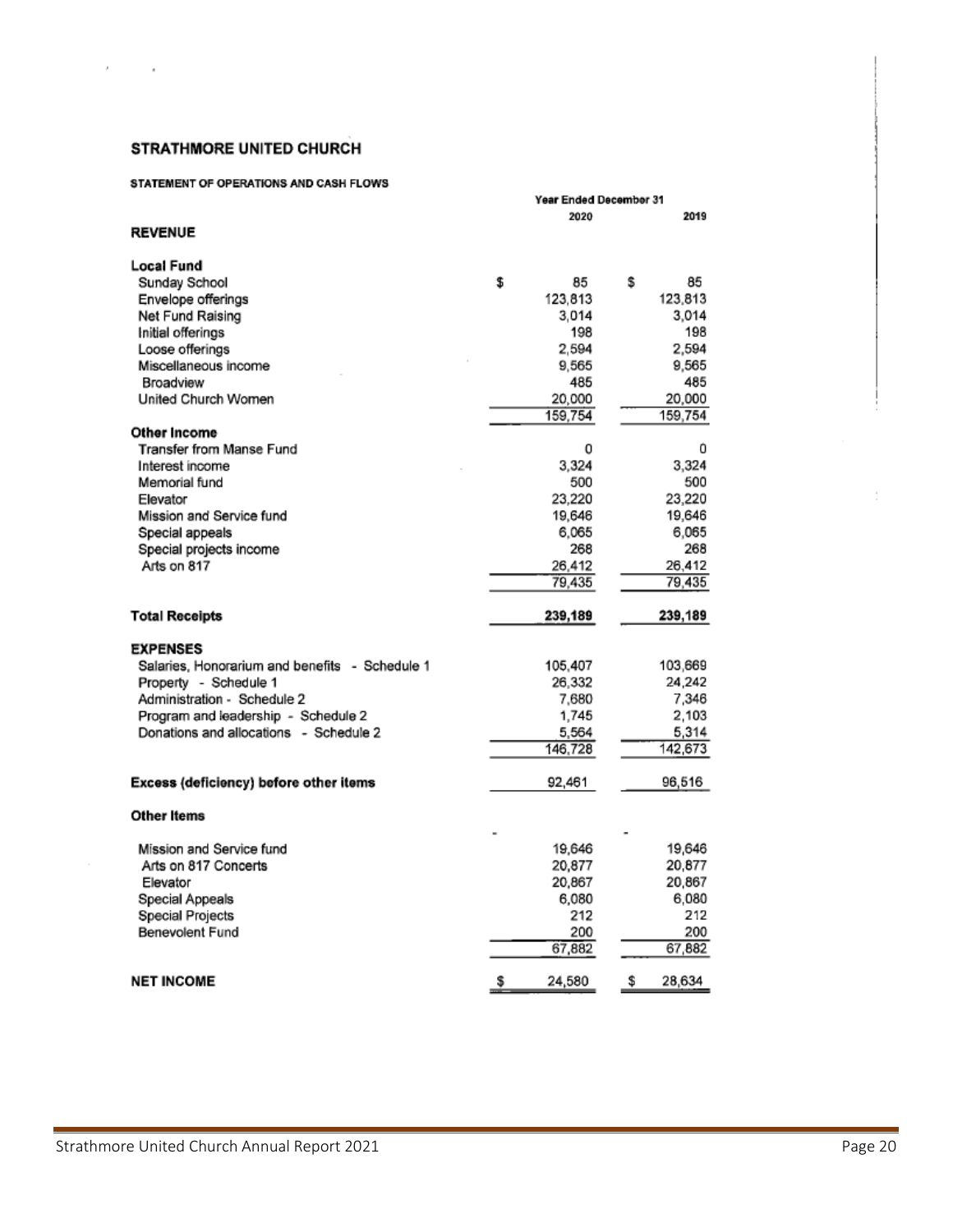#### **NOTES TO FINANCIAL STATEMENTS**

#### Year Ended December 31, 2020

#### NOTE 1 - PURPOSE OF THE ORGANIZATION

Strathmore United Church is a not for profit organization. It is a registered charity under the Income Tax Act.

#### **NOTE 2 - SIGNIFICANT ACCOUNTING POLICIES**

Non property and property receipts and disbursements are recorded on a cash basis. Within the church a number of groups carry out their own fundraising and make their own disbursements. Their financial statements reflect only payments made from general funds to their groups and contributions from their groups to general funds.

The accounting policies for the statements of funds are as follows:

- \* Capital receipts are recorded on a cash basis
- Investments are recorded at cost, any gain or loss is recognized on disposition
- Interest and dividend income is recorded on a cash basis
- \* Disbursements are recorded on a cash basis

#### NOTE 3 - FUNDS

Local Fund - Revenue and expenses relating to program delivery and administrative activities.

Special Fund - Fund set up initially for the building addition. Presently to be used for special projects to be determined by the Council.

Memorial Fund - Funds received as indicated to the Memorial fund in memory of members Elevator Fund - Funds raised in excess of actual repairs to modernize the elevator,

Manse Fund - 3 GIC's were opened with proceeds from the sale of the Manse. These monies can be used at Coucil's descretion.

Benevolent Fund - Previously proceeds of the monthly Soup and Bun lunch were allocated here

Guatamala Fund -Proceeds from Soup and Bun Lunch and other specific fundraisers are allocated here. Proceeds are restricted for use with the Women in Solidarity Clinic in Guatemala City.

Technology, Sabatical, Arts on 817 Fund - are restricted to use as per the Fund's name and the descretion of Coucil.

#### NOTE 4 - CASH

|                             | 2020    |   | 2019    |  |
|-----------------------------|---------|---|---------|--|
| General Account'            | 54,117  | S | 38.593  |  |
| RBC GIC                     | 30,000  |   | 30,000  |  |
| Chinook Credit Union        | 75,318  |   | 73,300  |  |
| Chinook Credit Union Shares | 231     |   | 226     |  |
| RBC GIC (operating)         | 10,071  |   | 10,000  |  |
| GIC (Manse account)         | 56,646  |   | 56,248  |  |
| ING Bank (Manse account)    | 24,238  |   | 24,144  |  |
|                             | 250,620 |   | 232,511 |  |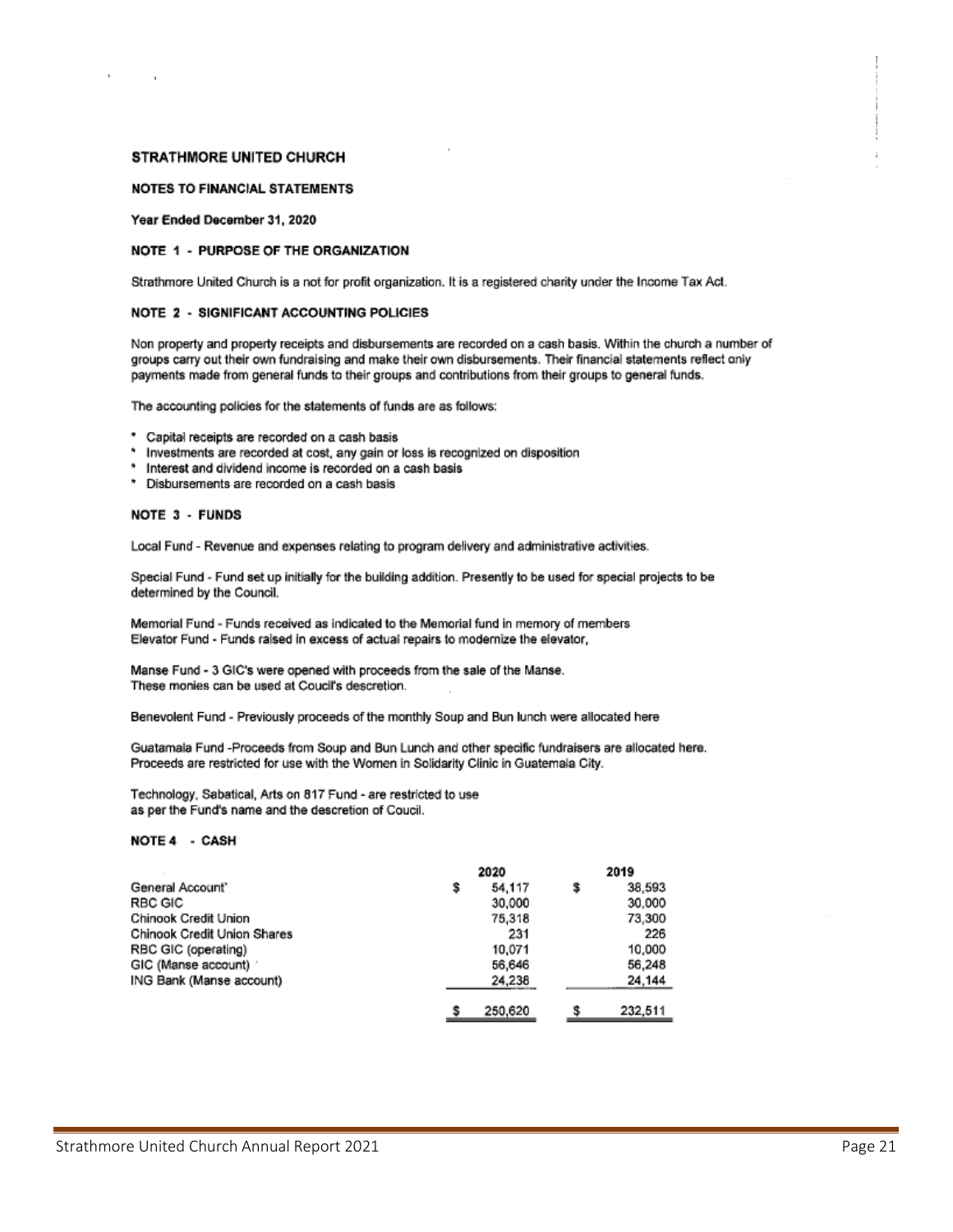#### **SCHEDULE OF EXPENSES**

#### Schedule 1

|                                                  | Year Ended December 31 |         |    |         |
|--------------------------------------------------|------------------------|---------|----|---------|
|                                                  |                        | 2020    |    | 2019    |
| Salaries, Honorarium, Benefits                   |                        |         |    |         |
| Assistant treasurer                              | \$                     | 1.000   | \$ | 1,000   |
| Caretaker                                        |                        | 9.600   |    | 8,424   |
| Employee benefits                                |                        | 15,011  |    | 13,896  |
| Housing Allowance                                |                        |         |    |         |
| Manse phone                                      |                        | 960     |    | 960     |
| Minister                                         |                        | 65.870  |    | 64,751  |
| Music Team                                       |                        | 2.300   |    | 3,725   |
| Professional development                         |                        | 1,726   |    | 765     |
| Pulpit substitutes                               |                        | 216     |    | 424     |
| Secretary                                        |                        | 6,570   |    | 6,570   |
| Travel allowance                                 |                        | 154     |    | 1,154   |
| Treasurer                                        |                        | 2,000   |    | 2,000   |
| Total Salaries, Honorarium and Benefits Expenses | S                      | 105,407 | S  | 103,669 |
| Property                                         |                        |         |    |         |
| Caretaker supplies                               | \$                     | 107     | \$ | 739     |
| Grounds Maintenance                              |                        | 3,225   |    | 4,150   |
| Insurance                                        |                        | 7,236   |    | 6,680   |
| Repairs and maintenance                          |                        | 6.786   |    | 2,156   |
| Extraordinary expense (carpet)                   |                        |         |    |         |
| Utilities                                        |                        | 8,978   |    | 10,517  |
| <b>Total Property Expenses</b>                   | \$                     | 26,332  | \$ | 24,242  |

 $\mathbf{I}$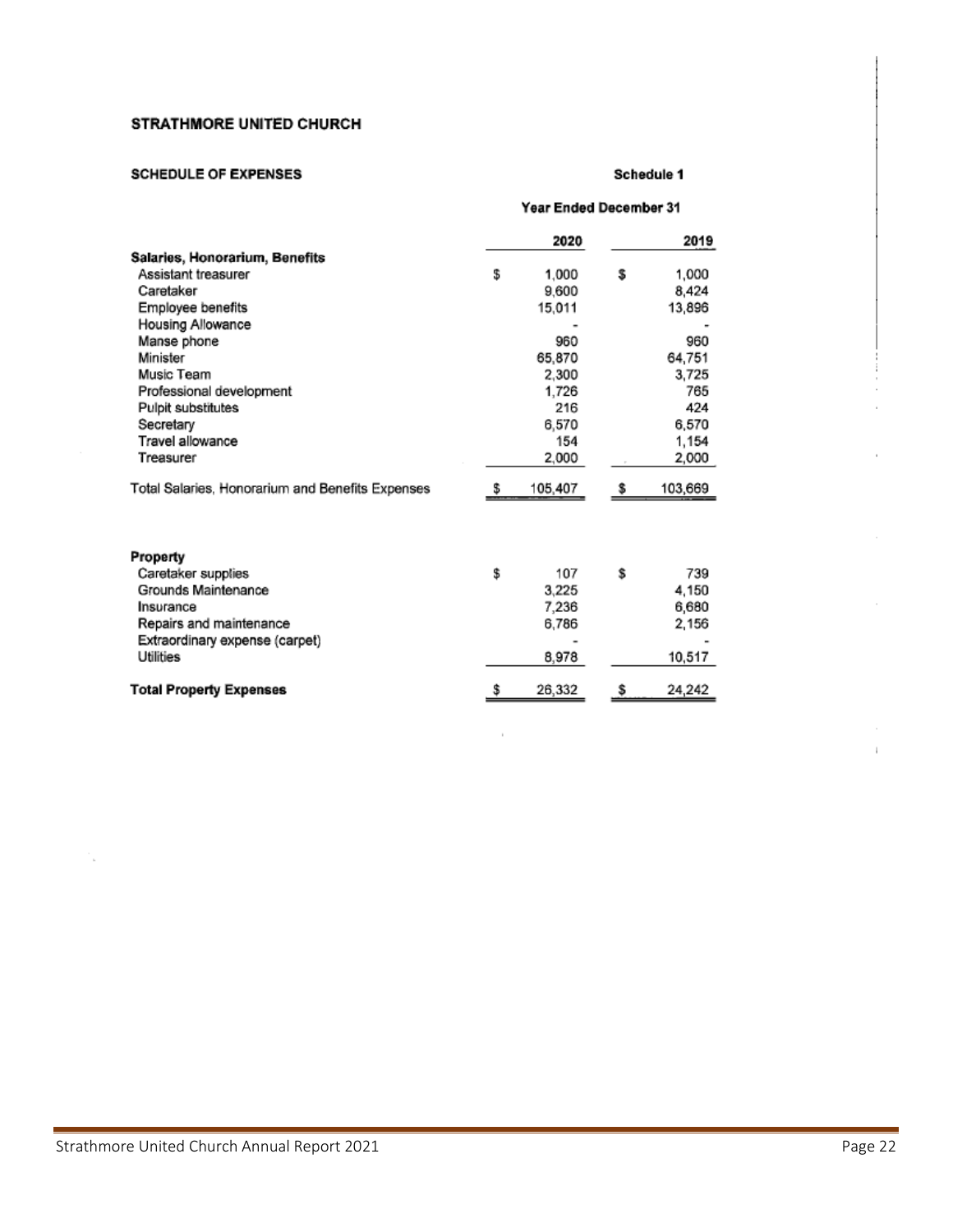$\overline{\phantom{a}}$ 

### STRATHMORE UNITED CHURCH

#### **SCHEDULE OF EXPENSES**

#### Schedule 2

|                                       | Year Ended December 31 |       |      |       |
|---------------------------------------|------------------------|-------|------|-------|
|                                       | 2020                   |       | 2019 |       |
| Administration                        |                        |       |      |       |
| Advertising                           | \$                     | 375   | \$   | 331   |
| GST                                   |                        | 647   |      | 643   |
| Interest and bank charges             |                        | 292   |      | 622   |
| Miscellaneous                         |                        |       |      |       |
| Office and postage                    |                        | 741   |      | 404   |
| Photocopier                           |                        | 3,087 |      | 3,189 |
| Telephone and Internet                |                        | 2,538 |      | 2,157 |
|                                       |                        |       |      |       |
| <b>Total Administration Expense</b>   |                        | 7,680 |      | 7,346 |
| Program and Leadership                |                        |       |      |       |
| Christian education                   |                        |       | \$   | 390   |
| Cowboy Church                         | \$<br>S                |       | \$   | 150   |
| Stewardship                           |                        | 224   |      | 235   |
| Library Books                         |                        |       |      |       |
| Pastoral Care                         |                        | 47    |      |       |
| Broadview                             |                        | 1,073 |      | 1,122 |
|                                       |                        |       |      |       |
| Worship supplies                      |                        | 401   |      | 207   |
| Total Program and Leadership Expenses | s                      | 1,745 |      | 2,103 |
| <b>Donations and Allocations</b>      |                        |       |      |       |
|                                       | \$                     | 5,564 | \$   | 5,314 |
| Presbytery and Conference             |                        |       |      |       |

 $\sim$ 

 $\,$ 

í.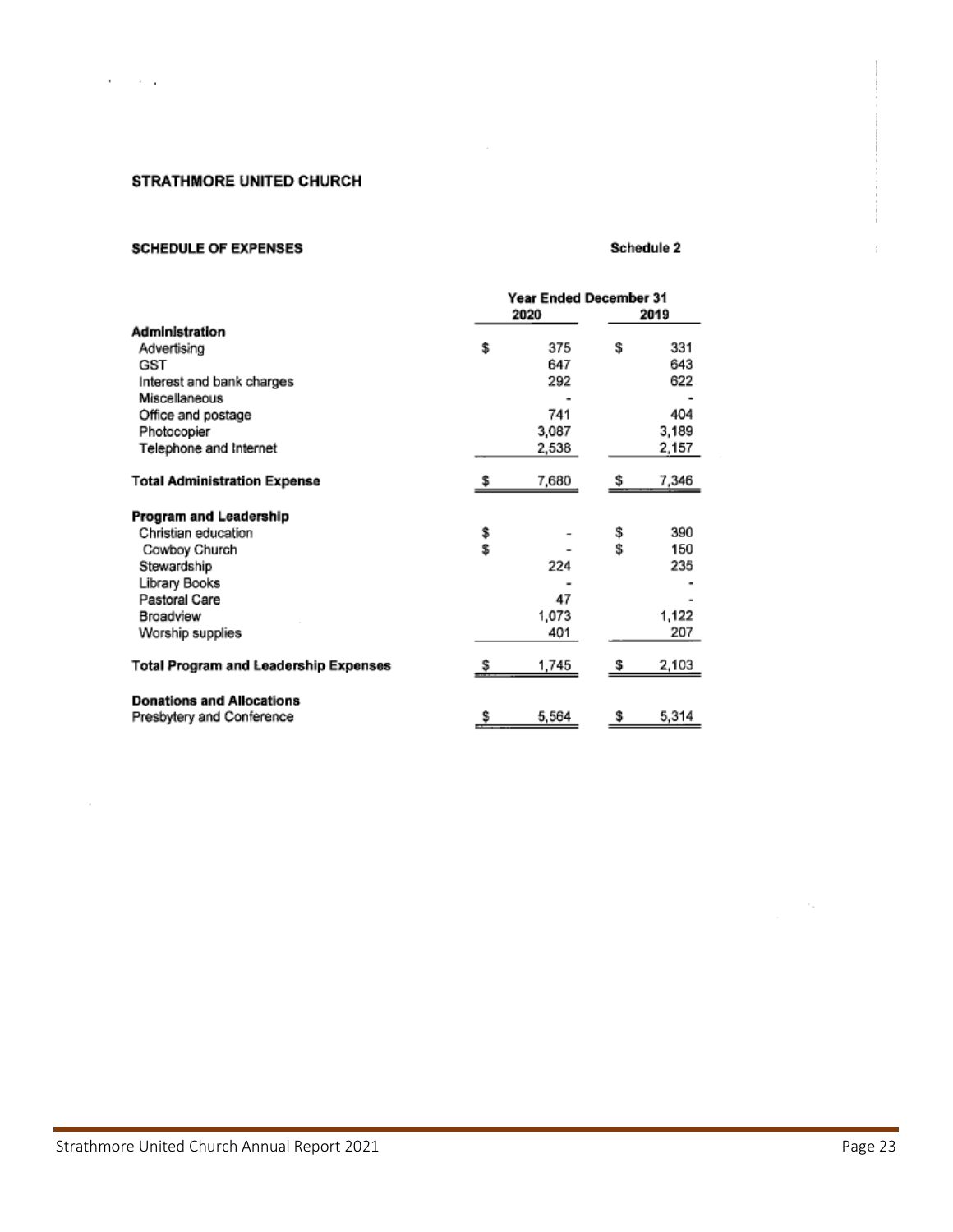# <span id="page-23-0"></span>**Meals to Go**

The Meals to Go team organized two events for the year. The first was in Feb. where we made Shepherd Pies and Chicken Broccoli Casserole. Pamela also baked sausages and they were packaged so the congregation members could make their own Shrove Tuesday meal at home. We sold 74 Shepherd Pies, 84 Chicken Broccoli casseroles and 51 Sausage containers. The sales of the Shepherd pies and the Chicken Broccoli casseroles raised \$836.49. The revenue from the sausages was \$560 which went to support the Guatemala project. In Nov. we prepared our annual Ham dinner. It was a pickup or delivery event only. We sold 68 orders and raised \$1069.86. Thank you to everyone who shopped for or donated food. Thanks also to those who organized and prepared the meals. Finally, a huge thank you to those who purchased the meals.

On behalf of the Council, I would like to thank everyone who has contributed to the life and work of our church. It is more than a building that needs to keep the power on and the heat working. Our church is a warm, inviting community of God's people doing God's work. When you share your time, your talents, and your treasures you become the hands and feet of Christ. Thanks to your generous support, our church will be able to face the new possibilities and the challenges that may come our way in 2022.

Respectively submitted, Laura Janzen

# <span id="page-23-1"></span>**United Church Women**

### <span id="page-23-2"></span>**Agape Ladies Fellowship Group**

The Agape group have continued to maintain a connection in spite of the continued Covid 19 restrictions. We have tried to gather once a month in some format. We have shared in zoom meeting, phone calls, and later in 2021 we have had some in person meetings. Thanks to all who have organized some of the programs. We had a great turn out to our December potluck supper and invite all of you to continue connecting.

We will continue to try and meet the First Tuesday of each month. Please contact Donalda Ledene at 403-934-5871 or via email at [gledene1@telus.net](mailto:gledene1@telus.net)

Looking forward to continued conversations and laughter!

Respectfully Submitted, Donalda Ledene

### <span id="page-23-3"></span>**Quilters Report**

The United Church quilters returned to gathering for fellowship and fun, as we sew and tie quilts for charity. 70 quilts were assembled and donated to various agencies in our area. We donated 2 small quilts to the firehall for the Hope's Cradle program and 2 quits to family from Merritt BC who were flood victims. Thanks to all who support us and continue to encourage our group.

Respectfully Submitted Ruth Radway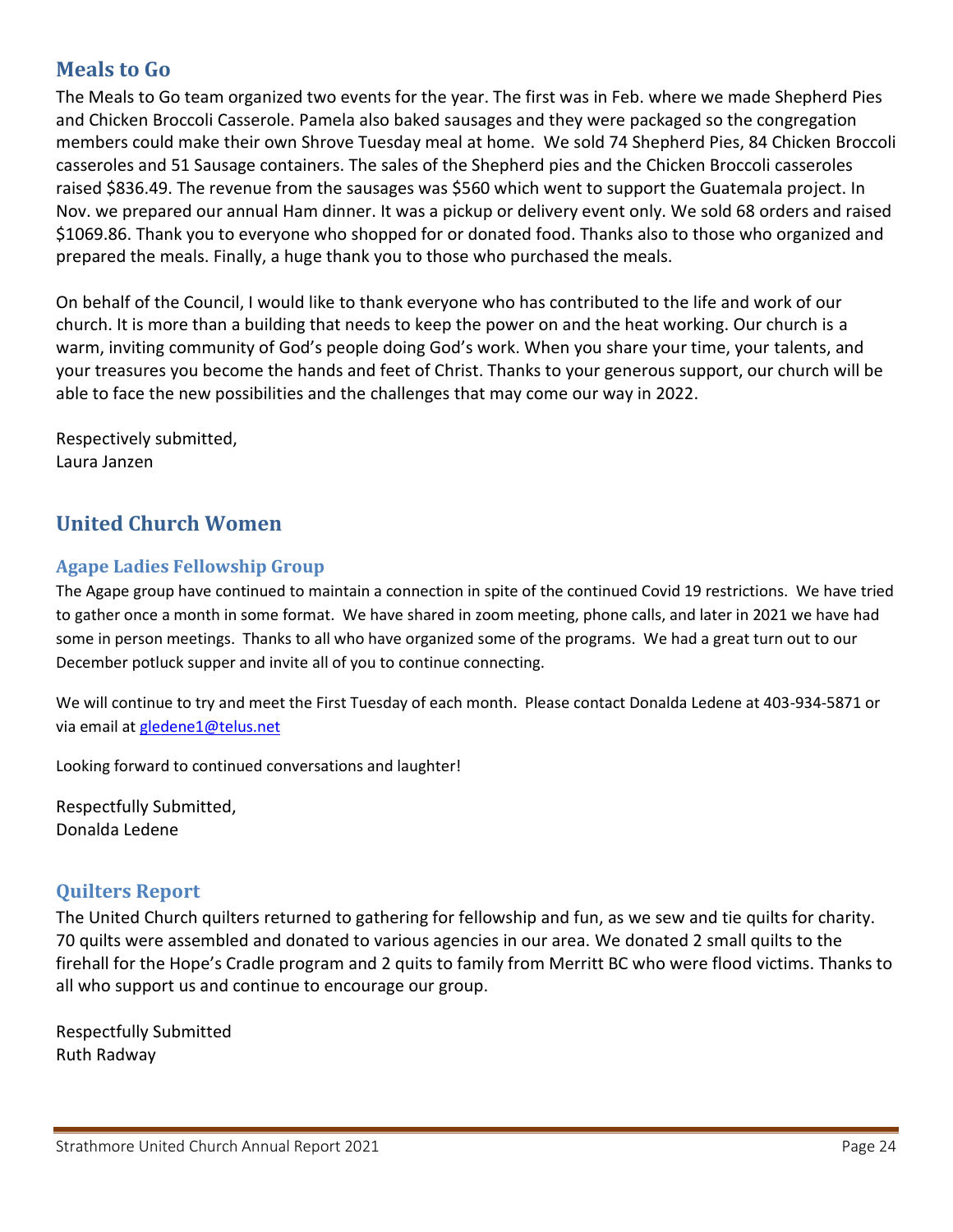## <span id="page-24-0"></span>**UCW Annual Report**

It was a quiet start to the UCW year. We met first on March 16th with discussions of holding an outdoor Thrift Sale, possibly as early as mid-May in order to sell/dispose of all the COVID-free items held in the large storage shed since Spring 2020.

An early sale could not happen but preparations for a fall sale began. Clothing bags were sorted by volunteers in their garages over the summer. Items were prebagged and labelled, ready for sale use. Linda Freeman and Susan Humble & crew sold books and some household items on weather appropriate summer Saturdays outside the large shed, very popular events.

Jo Wilson & crew sorted and priced all the household items left in the shed and placed them back inside ready for sale days.

Susan Humble drew up plans for tables set outside and she and Linda Freeman refined them, defining traffic patterns for safety and efficiency.

Marianne Pinchbeck & crew organized and held a linens sale in her garage in the summer with great success.

It was also decided to hold the quality item Vintage and Treasures sale with Marguerite Watson, Lou Callaway and Sandy Lukacs & crew at a later date when the church basement could come available for use.

UCW decided that no new donations could or would be accepted at this time until a possible fall sale was determined.

The first outdoor Thrift Sale was held on Sept.30th - Oct. 2nd to much success. We were blessed with excellent weather and observing COVID regulations worked well as did all the pre-planning. The Vintage & Treasures sale set for mid-October was cancelled and we hope to be able to hold it in the spring, COVID conditions being possible for an inside sale.

September 10th was a Celebration of Life honouring Jane Smith and a UCW group catered the lunch, the only catering done by UCW in 2021.

UCW met on November 23rd for our Annual Meeting. A new executive was put in place with:

Chairperson Lynne Fair

Vice Chairperson Sandy Lukacs

Past Vice Chairperson Alice Bramley

Treasurer Anne Godsman

Secretary Sharon White

It was decided to not hold a spring Thrift Sale, and a decision would be made later on a fall sale, depending on the COVID situation closer to that time.

So far a spring Vintage and Treasures sale is possible to be held in the church basement, observing COVID protection regulations.

UCW undertook decorating the church for Christmas and will be undecorating as well.

The 2022 Proposed Budget was approved and the 2021 donations distributed. As well an approved donation to Church Council was made on Dec. 19th for \$5,000.

UCW members and executive wish everyone a happy, healthy 2022 including many blessings.

Respectfully Submitted Sharon White, secretary to UCW